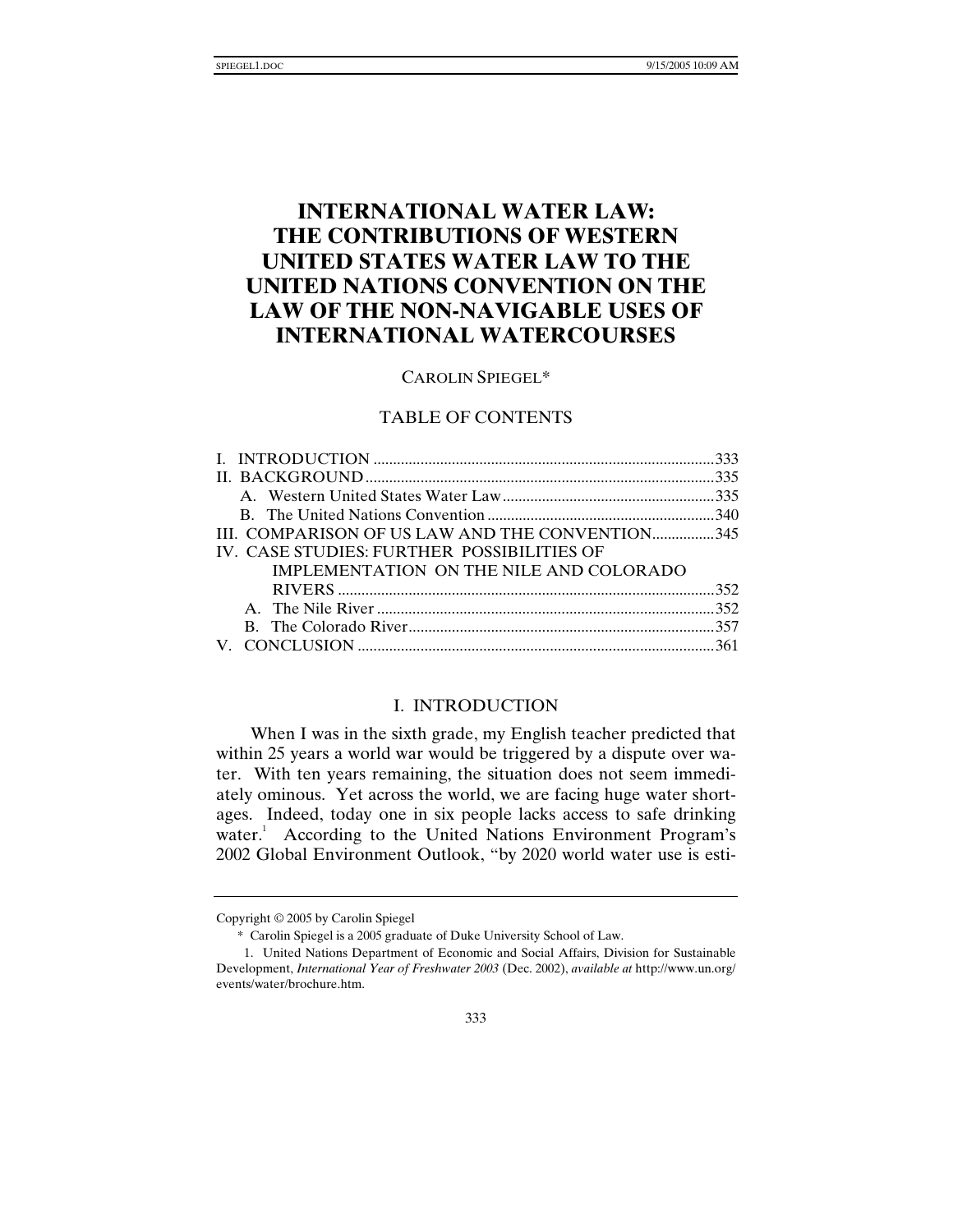mated to increase by about 40%, and 17% more water will be required for food production to meet the needs of the world's growing population."<sup>2</sup> The repercussions on our environment will be even more dire. Rivers are a key source of accessible water for all purposes. With 145 nations sharing 261 international river basins, interstate cooperative management is essential.<sup>3</sup>

Adopted in 1997, the United Nations Convention on the Law of the Non-navigable Uses of International Watercourses ("Conven- $\text{tion}$ ")<sup>4</sup> is a strong effort to mitigate the impending water crisis by using legal means to resolve transboundary watercourse disputes. Drawn heavily from the principles of water law from the western United States, particularly that of equitable utilization, the Convention strives to serve as a framework for agreements on transboundary watercourses, and may represent a codification of customary international water law.

This note traces critical western US ideas of riparian rights from their origins in the Supreme Court of the United States to their presence in the Convention, and possible furtherance in selected river basins around the globe. The analysis begins with a discussion of western US riparian doctrines in the context of varying degrees of territorial sovereignty and integrity, followed by an overview of the Convention and commentary concerning its place in international water law. The principles of western US water law visible in the Convention, an excellent example of vertical borrowing, will then be treated in a direct comparison. Finally, the ideas of the Convention, with a focus on the principles inherited from western US water law, will be discussed in the case studies of two comparable, overworked, arid-region rivers, the Nile and the Colorado.

 <sup>2.</sup> The United States Mission to the European Union, *UNEP Chief Calls on World Leaders to Address Global Water Crisis* (Aug. 13, 2002), *available at* http://www.useu.be/ Categories/Sustainable%20Development/Aug1302ToepferWater.html.

<sup>3</sup>*. See* United Nations, World Water Development Report: Water for People, Water for Life Executive Summary, 25 (2003), *available at* http://www.un.org/esa/sustdev/sdissues/ water/WWDR-english-129556e.pdf.

 <sup>4.</sup> Convention on the Law of Non-navigational Uses of International Watercourses, G.A. Res. 51/229, U.N. GAOR, 51st Sess., U.N. Doc. A/51/PV.99 (1997) [hereinafter "Convention"].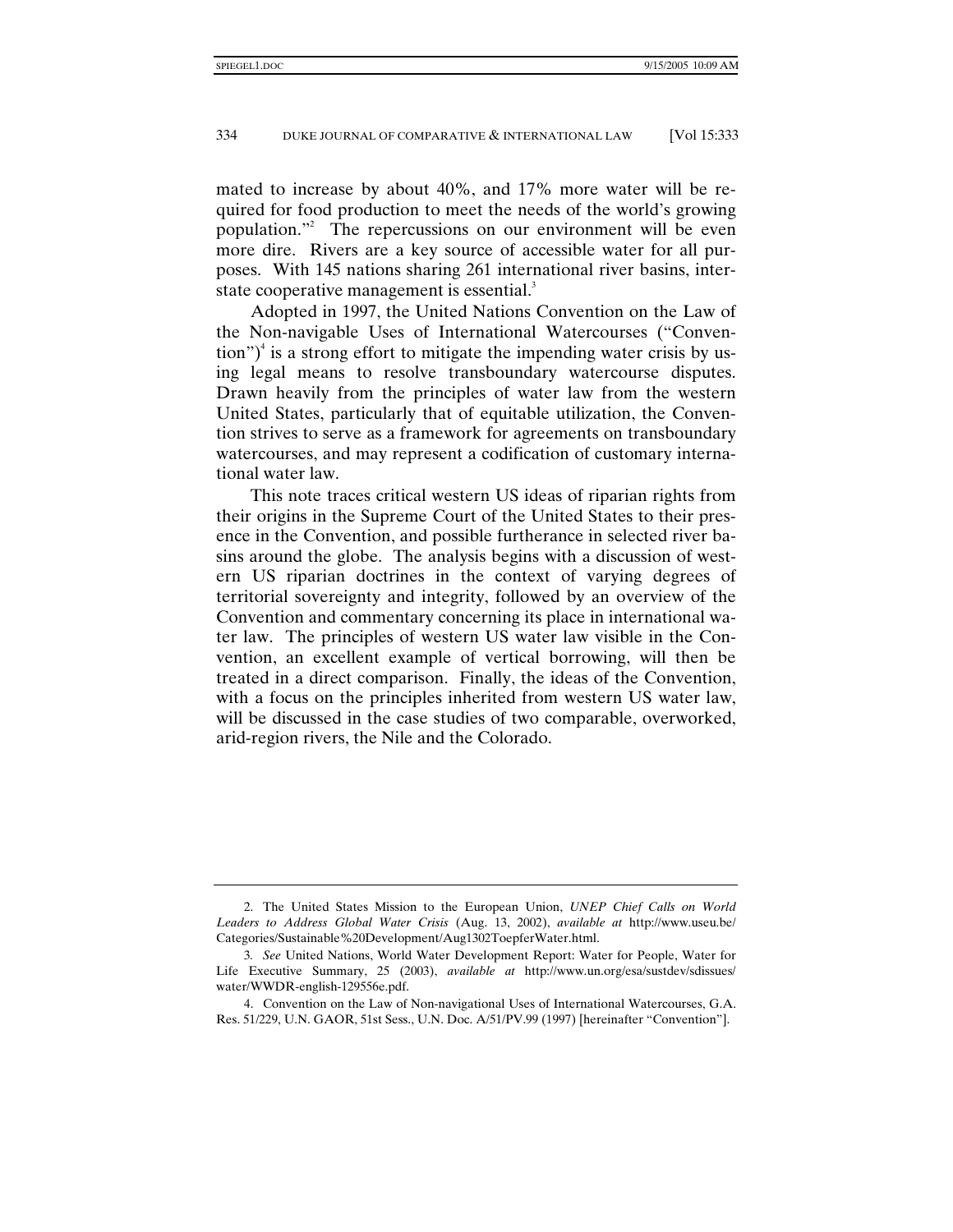# II. BACKGROUND

#### A. Western United States Water Law

The doctrines of western US riparian law have contributed heavily to the four principle theories of water law, making them worthwhile to review before discussing US case law and doctrines produced. The four principle theories include absolute territorial sovereignty, absolute territorial integrity, limited territorial sovereignty, and community of interests.

The first of these theories is *absolute territorial sovereignty*, synonymous with the Harmon Doctrine of 1895. During a dispute between the United States and Mexico over the Rio Grande, Attorney General Judson Harmon advised that a State has total freedom to act with regard to any portion of international watercourse that is situated within the boundaries of its territory, regardless of any harm its actions may cause to other riparian States.<sup>5</sup> This strict doctrine, favored by upper riparians, has never actually been put into practice.<sup>7</sup> Indeed, the convention that resolved the Rio Grande situation was based primarily on an equitable solution, not the Harmon Doctrine,<sup>8</sup> and the doctrine is generally considered to be an anachronism in today's interdependent, water-scarce world.<sup>9</sup>

*Absolute territorial integrity*, also known as "riparian rights," falls at the opposite end of the spectrum and embodies the idea that an upstream state may do nothing that might affect the natural flow (quantity and quality) of the water into the downstream state.<sup>10</sup> This is akin to the "no harm" doctrine, taken in isolation; there may be no harm done to a state's watercourse that might affect its natural flow. Equally severe as the absolute territorial sovereignty doctrine, the riparian rights doctrine can have a devastating effect on slower devel-

 <sup>5.</sup> STEPHEN C. MCCAFFREY, THE LAW OF INTERNATIONAL WATERCOURSES 76–77 (2001).

 <sup>6.</sup> Aaron Schwabach, *The United Nations Convention on the Law of Non-navigational Uses of International Watercourses, Customary International Law, and the Interests of Developing Upper Riparians*, 33 TEX. INT'L L.J. 257, 276 (1998).

<sup>7</sup>*. See id.* at 111.

 <sup>8.</sup> MCCAFFREY, *supra* note 5, at 101–02.

<sup>9</sup>*. See* ATTILA TANZI & MARIZIO ARCARI, THE UNITED NATIONS CONVENTION ON THE LAW OF INTERNATIONAL WATERCOURSES 13 (2001).

 <sup>10.</sup> Niveen Tadros, *Shrinking Water Resources: The National Security Issue of this Century*, 17 NW. J. INT'L L. & BUS. 1091, 1103 (1996–97).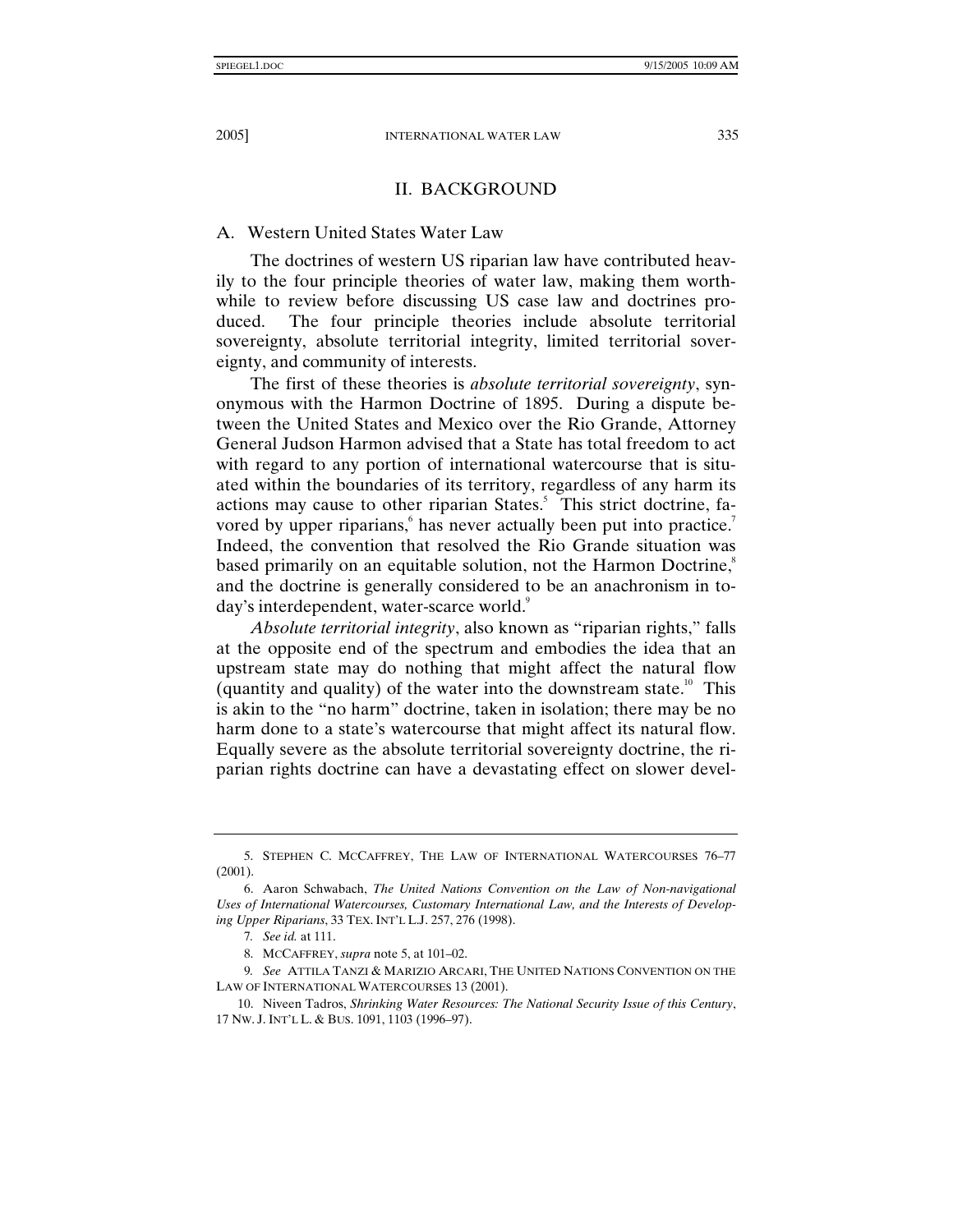oping upstream riparians,<sup>11</sup> and is thus favored by downstream states.<sup>12</sup> Like absolute territorial sovereignty, this theory is rarely used in practice.<sup>13</sup> Both theories deny the needs and reliance of other states on a transboundary watercourse, and ignore that fact that statehood has duties as well as rights. $14$  These theories exacerbate differences among states and lead to a zero-sum game.<sup>15</sup>

The doctrine of prior appropriation may be tied into the absolute territorial sovereignty or integrity theories, as it advocates the "first in time, first in right" approach that may enhance a state's claim depending on its upstream or downstream position.<sup>16</sup> This doctrine dictates that the senior water demand is fulfilled in its entirety before the next most senior water demand may receive any water, $\frac{17}{17}$  effectively allowing the last possible drop of remaining stream to be diverted.<sup>18</sup> The prior appropriation doctrine is based on use, not on land.<sup>19</sup>

*Limited territorial sovereignty* represents a middle ground between the two extremes, and is the prevailing theory of international watercourse rights and duties today.<sup>20</sup> This involves the maxim of *sic utere tuo ut alienum non laedus*,<sup>21</sup> or the idea that states must respect the rights of other states sharing the same watercourses as they all have an equality of right. This leads to the doctrine of equitable apportionment and utilization ("equitable utilization"), supporting the principle of sovereign equality of all states as permitting an equitable and reasonable utilization of the flow of an international watercourse.<sup>22</sup> A procedural law of cooperation is thus posited. This equitable utilization is deceptively simple in part because of its great flexibility in accounting for various factors on a case by case basis.<sup>23</sup> It should be noted that it is not factual harm that is prohibited by the

 16. A. Dan Tarlock, *Putting Rivers Back in the Landscape: The Revival of Watershed Management in the United States*, 6 HASTINGS W.-NW. J. ENVTL. L. & POL'Y 167, 176 (2000).

 <sup>11.</sup> MCCAFFREY, *supra* note 5, at 128.

 <sup>12.</sup> Schwabach, *supra* note 6, at 276.

 <sup>13.</sup> MCCAFFREY, *supra* note 5, at 135.

<sup>14</sup>*. See* TANZI & ARCARI, *supra* note 9, at 13.

<sup>15</sup>*. Id*.

<sup>17</sup>*. Id.*

<sup>18</sup>*. Id.*

<sup>19</sup>*. Id.*

 <sup>20.</sup> MCCAFFREY, *supra* note 5, at 137.

 <sup>21. &</sup>quot;So use your property as not to harm that of another." MCCAFFREY, *supra* note 5, at 135.

 <sup>22.</sup> Tadros, *supra* note 10, at 1105.

<sup>23</sup>*. See* MCCAFFREY, *supra* note 5, at 341.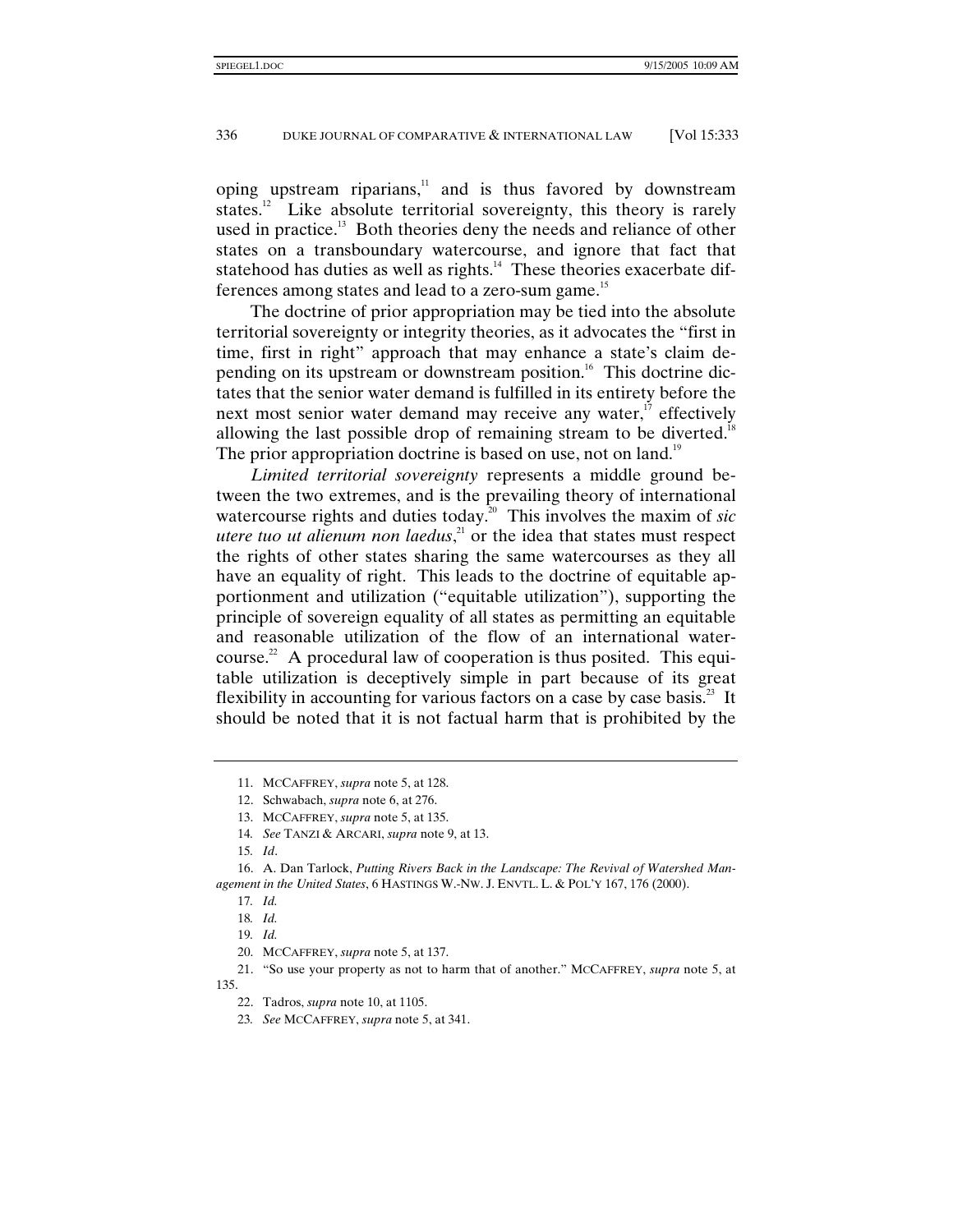doctrine, but deprivation of a state's legally protected interest or share. $24$  The minimum flow doctrine, which protects the use of water internal to the body of water itself, may also be accommodated in the theory if environmental concerns are included. $^{25}$ 

The fourth theory, *community of interests*, is not widely accepted.<sup>26</sup> Developed through navigational dealings, this theory consists of a community of interests created by the natural, physical unity of a watercourse.<sup>27</sup> These interests include present and prospective uses of the watercourse, in addition to concern for the health of the ecosystem, and are influenced by a wide variety of economic, societal, and environmental factors.<sup>28</sup> This theory reinforces and extends that of limited territorial sovereignty, particularly the aspect of equitable utilization, in that it mandates a high degree of cooperation in common management and more accurately illustrates the watercourse system as a unity shared by all riparian states.<sup>29</sup>

As discussed above as part of the limited territorial sovereignty and community of interests theories, the doctrine of equitable utilization is arguably the most crucial in international water law today, and was inherited to a large extent from western US water law. In the words of an imminent scholar in the field, Stephen C. McCaffrey,

The decisions of the US Supreme Court in apportionment disputes between US states comprise what is probably the richest body of practice in the field of equitable utilization that exists on either the national or the international level. Indeed, it seems likely that in large measure the doctrine of equitable utilization owes its very existence, as well as its fundamental meaning, to that body of decisional law.<sup>30</sup>

From its origins in US Supreme Court doctrine, equitable utilization has become one of the most important principles in international water law.

In 1907, the US Supreme Court introduced the doctrine of equitable apportionment in *Kansas v. Colorado*. 31 When Colorado, the upstream riparian, decided to begin using water from the Arkansas

 <sup>24.</sup> MCCAFFREY, *supra* note 5, at 329.

<sup>25</sup>*. See* SLAVKO BOGDANOVIC, INTERNATIONAL LAW OF WATER RESOURCES: CONTRIBUTION OF THE INTERNATIONAL LAW ASSOCIATION (1954-2000) 408–09 (2001).

 <sup>26.</sup> Schwabach, *supra* note 7, at 277; IBRAHIM KAYA, EQUITABLE UTILIZATION 86 (2003).

 <sup>27.</sup> MCCAFFREY, *supra* note 5, at 149–150.

<sup>28</sup>*. Id.* at 165.

<sup>29</sup>*. See id*. at 168–69.

<sup>30</sup>*. Id*. at 221.

 <sup>31. 206</sup> U.S. 46 (1907).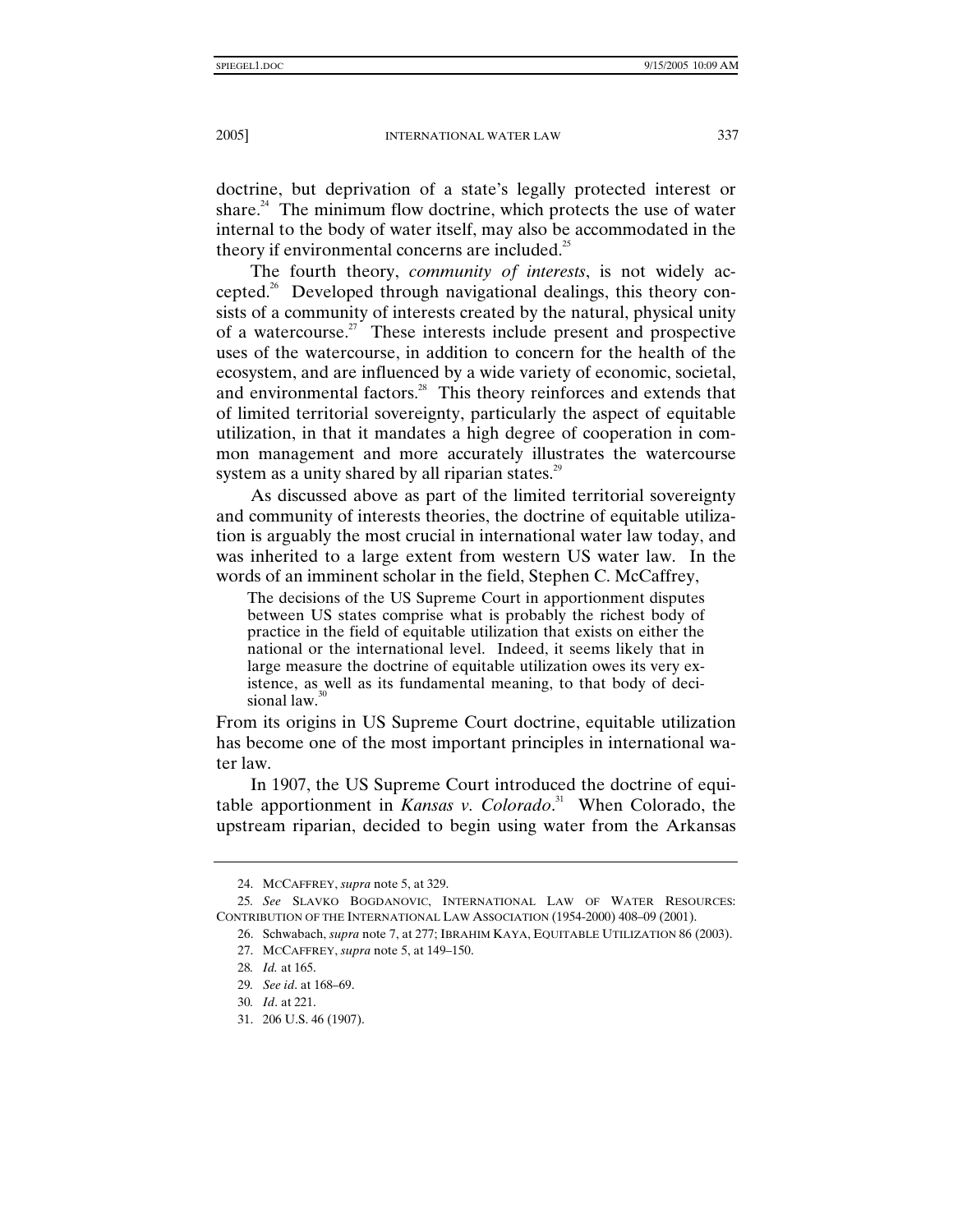River, Kansas protested, claiming protection via the prior apportionment and no harm doctrines.<sup>32</sup> Colorado countered with the Harmon doctrine.<sup>33</sup> The Court did not agree with either state, however, and used the equitable utilization doctrine instead; stating that it must, "so adjust the dispute upon the basis of equality of rights as to secure as far as possible to Colorado the benefits of irrigation without depriving Kansas of the like beneficial effects of a flowing stream."<sup>34</sup> After weighing the two sides, the Court decided that "equality of right and equity" forbade the interference with Colorado's withdrawal of water for irrigation, as Colorado had not intruded on Kansas's share of the river.<sup>35</sup>

In *Wyoming v. Colorado*, 36 Wyoming, the downstream prior user, was trying to prevent Colorado from diverting the Laramie River.<sup>37</sup> The Court again used equitable utilization to settle the issue, bypassing the strict prior appropriation regimes followed by both states, as well as the Harmon doctrine argument again advanced by Colorado.<sup>38</sup> Reaffirming *Kansas v. Colorado*, the Court stated that this "doctrine lays on each of these States a duty to exercise her right reasonably and in a manner calculated to conserve the common supply."<sup>39</sup> Similarly, in *Nebraska v. Wyoming*,<sup>40</sup> in a case involving the North Platte River, the Court refused to apply domestic law common to the states, ruling that "strict adherence to the [prior appropriation] doctrine may not be possible" if the allocation was to be just and equitable.<sup>41</sup> Priority could be an important factor to take into consideration, but was not determinative.<sup>42</sup>

The Court further affirmed and refined the equitable utilization doctrine in a dispute over the waters of the Vermejo River in *Colo*rado v. New Mexico.<sup>43</sup> The Court-appointed Special Master rejected the rule of priority in favor of equitable utilization.<sup>44</sup> In validating the

- 36. 259 U.S. 419, 484 (1922).
- 37*. Id.* at 455.
- 38*. Id.* at 437.
- 39*. Id.* at 484.
- 40. 325 U.S. 589 (1945).
- 41*. Id.* at 618.
- 42*. See id*. (calling priority of appropriation a guiding principle).
- 43. 459 U.S. 176, 183–188 (1982).
- 44*. Id.* at 180.

<sup>32</sup>*. Id.* at 47–48.

<sup>33</sup>*. Id.* at 92.

<sup>34</sup>*. Id.* at 100.

<sup>35</sup>*. Id.* at 114–117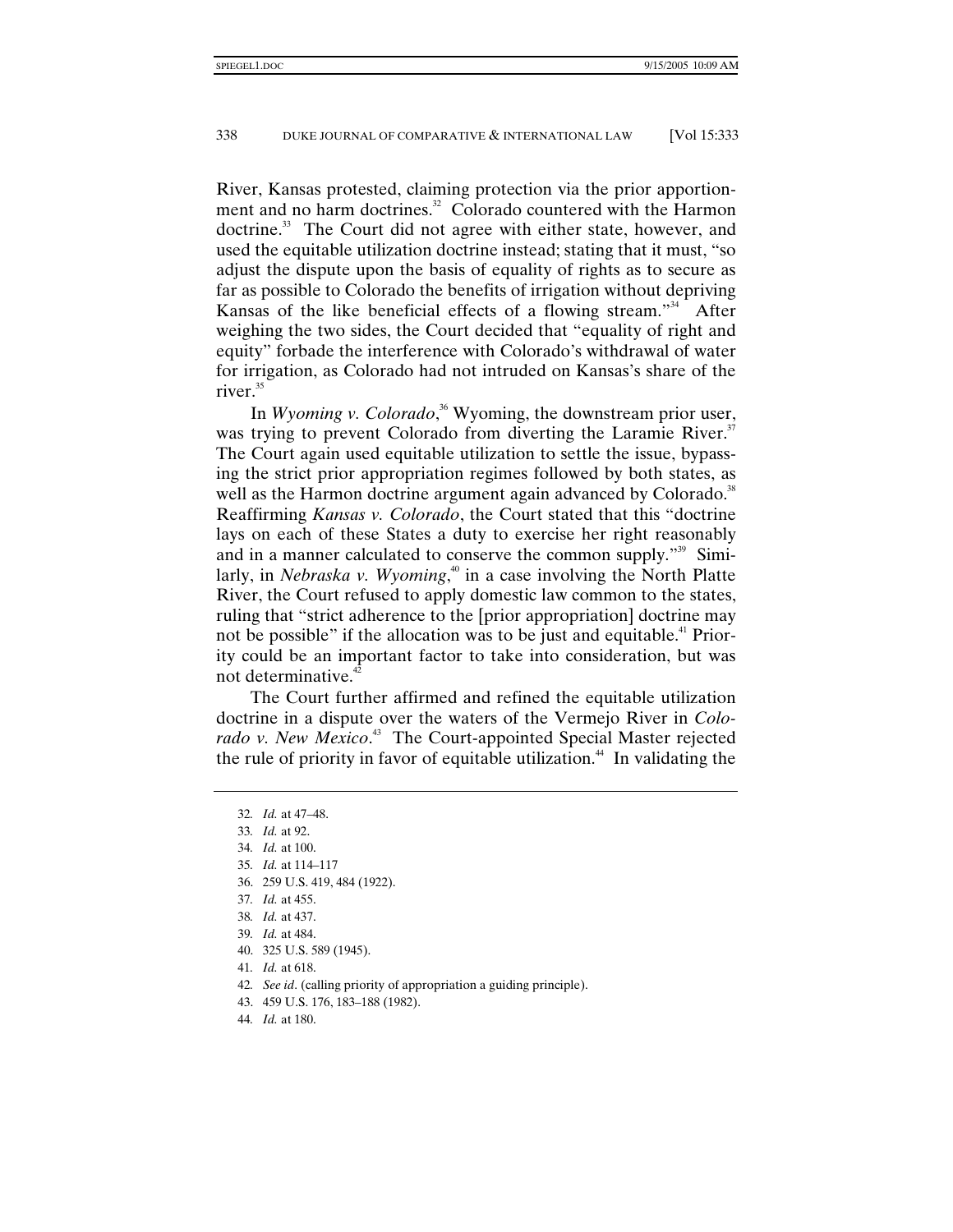decision of the Special Master, the Court noted that inefficient uses of water would not be protected, and that senior water rights would be considered forfeited or diminished where they have not been exercised.45 Indeed, the Court imposed on states, "an affirmative duty to take reasonable steps to conserve and augment the water supply of an interstate stream."46

The Court has also occasionally enforced this doctrine on eastern US states, which rarely have had to grapple with same issues of water scarcity. In *Connecticut v. Massachusetts*, 47 the Court referenced *Kansas v. Colorado* and applied equitable utilization in the dispute over the headwaters of the Connecticut River, saying that all states stand on an equal level or plane.<sup>48</sup> Later that year, in a decision concerning the Delaware river, Justice Holmes called water a "necessity of life" before clearly stating, "the effort always is to secure an equitable apportionment without quibbling over formulas," while rejecting both the absolute territorial sovereignty and integrity theories.<sup>49</sup>

The approach of the Supreme Court to the equitable utilization doctrine appears deceptively simple. The guiding principle is that states are obligated to share water resources.<sup>50</sup> If a state believes that its share of the watercourse is being adversely affected by another state, the injured state may petition the Court to apportion the resource equitably.<sup>51</sup> If there is no interstate agreement or Congressional scheme in place, then the Court may do so. $52$  However, the state must demonstrate real or substantial harm or injury as proof of its claim.<sup>53</sup> Because of this, the equitable utilization doctrine is generally considered to be a downstream remedy; indeed, suits in reverse have been motivated by a desired injunction against pending litigation by downstream states.<sup>54</sup> If the injured state can meet this threshold, then the burden of proof is shifted to the injuring state, which must present clear and convincing evidence to refute the claim.<sup>55</sup> The

 50. GEORGE WILLIAM SHERK, DIVIDING THE WATERS: THE RESOLUTION OF INTERSTATE WATER CONFLICTS IN THE UNITED STATES 18 (2000).

51*. Id.*

<sup>45</sup>*. Id.* at 184.

<sup>46</sup>*. Id.* at 185.

 <sup>47. 282</sup> U.S. 660 (1931).

<sup>48</sup>*. Id.* at 669–71.

<sup>49</sup>*. See* New Jersey v. New York, 283 U.S. 336, 342–43 (1931).

<sup>52</sup>*. Id.*

<sup>53</sup>*. Id.*

<sup>54</sup>*. Id.*

<sup>55</sup>*. Id.* at 19.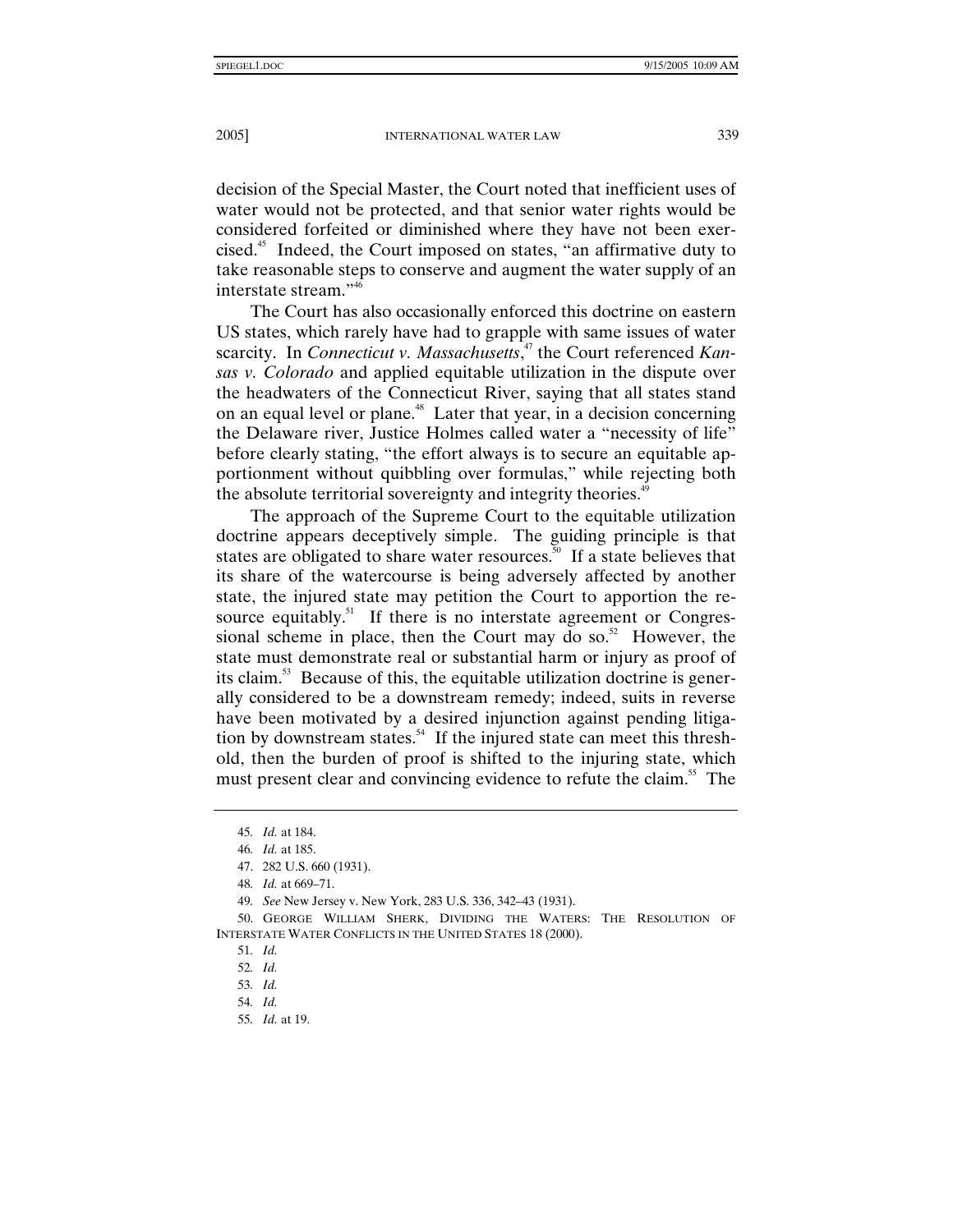court then has to resolve the situation via equitable utilization, taking into account all relevant factors.<sup>56</sup> Thus each decree is fact-specific and unique.

# B. The United Nations Convention

The first important manifestation of the doctrine of equitable utilization in international water law was in the Helsinki Rules, produced by the International Law Association in  $1966$ <sup>57</sup> These rules were a pioneer effort to create a comprehensive codification of international watercourse law, defining a watercourse as an international drainage basin and addressing specific water issues and uses, such as pollution, navigation, and timber floating.<sup>58</sup> The guiding principle was equitable utilization, and no priority was given to one factor over another.59 However, the Helsinki Rules still received the criticism that it was balanced in favor of lower riparians and against potentially harmful development projects,<sup>60</sup> as Articles VII and VIII seem to give subtle weight to existing reasonable uses. $61$ 

The Helsinki Rules nevertheless underlie the Convention in large part. After a series of sessions with Special Rapporteurs from the 1970's through the 1990's, the International Law Commission submitted the 1994 Draft Articles to the UN General Assembly  $(GA)$ , recommending the elaboration of a convention on their basis.<sup>82</sup> The Sixth Committee of the GA drafted a resolution to establish the mandate of a Working Group, which was adopted by the GA in 1994<sup>.63</sup> The Convention was then negotiated in the Sixth Committee during two sessions totaling five weeks in 1996 and 1997.<sup>64</sup> These sessions were open to UN members as well as members of specialized agencies of the UN. $^{65}$  On May 21, 1997, the Convention was adopted by the GA with a vote of 103 votes in favor, 3 against, and 27 abstain $ing.^{66}$ 

- 60. Schwabach, *supra* note 7, at 272.
- 61. Helsinki Rules, *supra* note 57 at 492–94.
- 62. TANZI & ARCARI, *supra* note 14, at 38–41.
- 63*. Id.* at 42–43.
- 64*. Id.* at 43–45.
- 65. MCCAFFREY, *supra* note 5, at 301.
- 66. TANZI & ARCARI, *supra* note 14, at 45.

<sup>56</sup>*. Id.* at 19.

 <sup>57.</sup> Helsinki Rules on the Uses of the Waters of International Rivers, 52 INT'L. L. ASS'N 477, 484 (1966) [hereinafter Helsinki Rules].

 <sup>58.</sup> MCCAFFREY, *supra* note 5, at 320.

 <sup>59.</sup> Tadros, *supra* note 10, at 1107.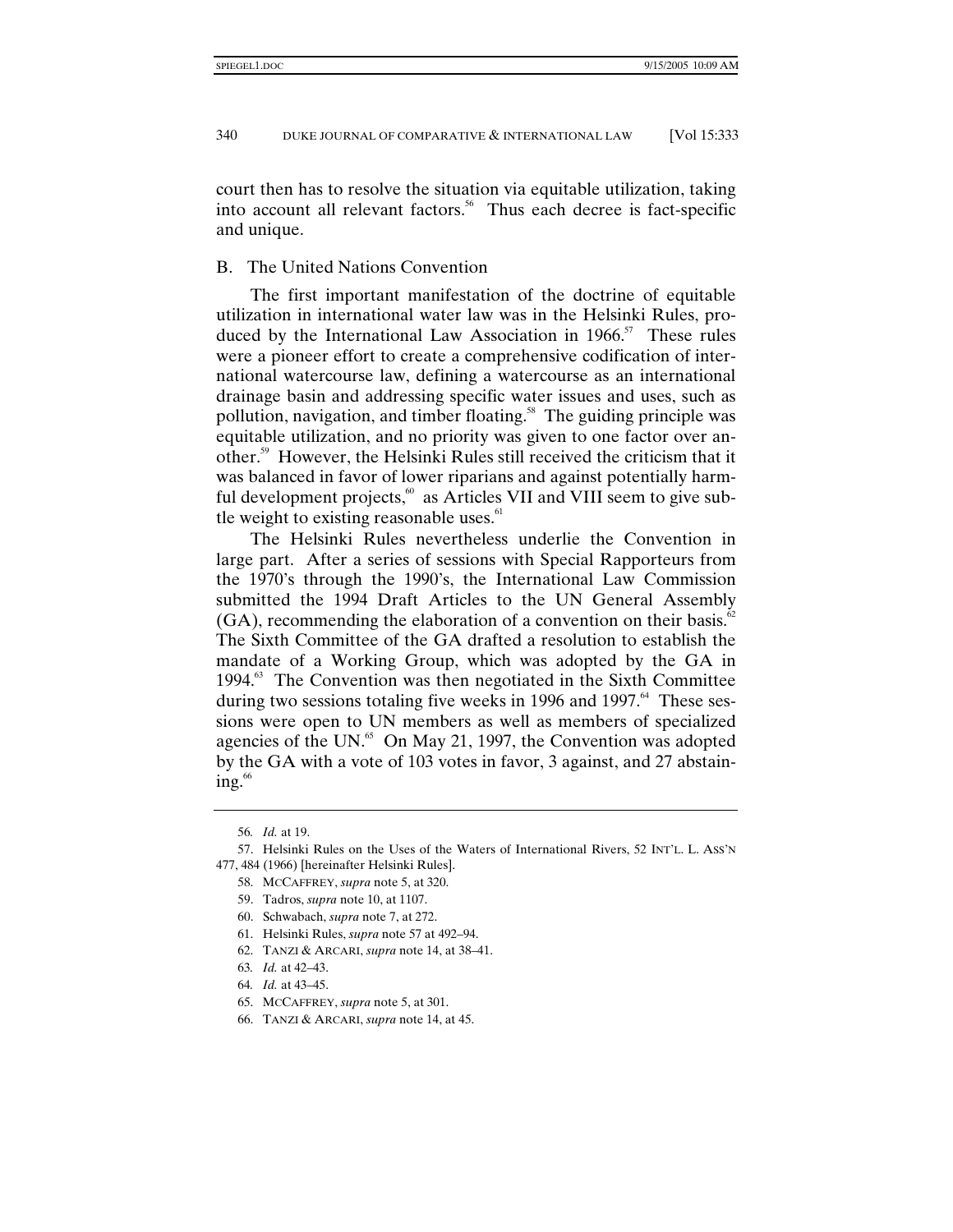The Preamble of the Convention sets the document clearly within the context of the UN Charter, as well as the Rio Declaration of 1992 and Agenda  $21$ .<sup>67</sup> Its status as a framework convention is noted, as is its goal of ensuring the "utilization, development, conservation, management, and protection of international watercourses" and the promotion of "optimal and sustainable utilization thereof."<sup>68</sup> Good cooperation among states is thus essential. Part I, the "Introduction," sets out the scope of the Convention, including "protection, preservation, and management,"69 which is considered to be broader than "conservation."<sup>70</sup> A "watercourse" is defined inclusively, though excluding confined groundwater.<sup>71</sup> Article 3 clarifies that the Convention is not retroactive, though parties may want to consider harmonizing prior agreements with its principles.<sup>72</sup> As a framework convention, parties may adapt its guidelines according to the specific needs of an agreement.<sup>73</sup> States may not adversely affect uses of other states without consent, and negotiation must be in good faith at the request of concerned parties.<sup>74</sup>

Part II, containing "General Principles" is both the most important and controversial section of the Convention. Article 5 sets out "Equitable and reasonable utilization and participation,"75 thus incorporating the doctrine of equitable utilization as a mandate, joined by the new concept of equitable participation.<sup>76</sup> This was requested by States to represent contemporary developments in the field, $\alpha$  as there is no other general principle that may adequately account for a wide spectrum of factors involved.<sup>78</sup> With language such as "optimal and

73*. Id.* at art. 3(3).

75*. Id.* at art. 5.

 <sup>67.</sup> Convention on the Law of Non-navigational Uses of International Watercourses, G.A. Res. 51/229, U.N. GAOR, 51st Sess., U.N. Doc. A/51/PV.99 (1997) [hereinafter Convention].

<sup>68</sup>*. Id*.

<sup>69</sup>*. Id.* at art. 1(1).

<sup>70</sup>*. See* TANZI & ARCARI, *supra* note 14, at 54 (describing the relevancy of the replacement of "conservation and management" with "protection, preservation, and management" to the scope of the Convention).

<sup>71</sup>*. Id.* at art. 2(a).

<sup>72</sup>*. Id.* at art. 3(1)-(2).

 <sup>74.</sup> Convention, *supra* note 67, at art. 3(4)–(5).

 <sup>76.</sup> MCCAFFREY, *supra* note 5, at 305.

<sup>77</sup>*. Id.*

 <sup>78.</sup> Stephen C. McCaffrey, *An Overview of the U.N. Convention on the Law of the Non-Navigational Uses of International Watercourses*, 20 J. LAND RESOURCES & ENVTL. L. 57, 61 (2000).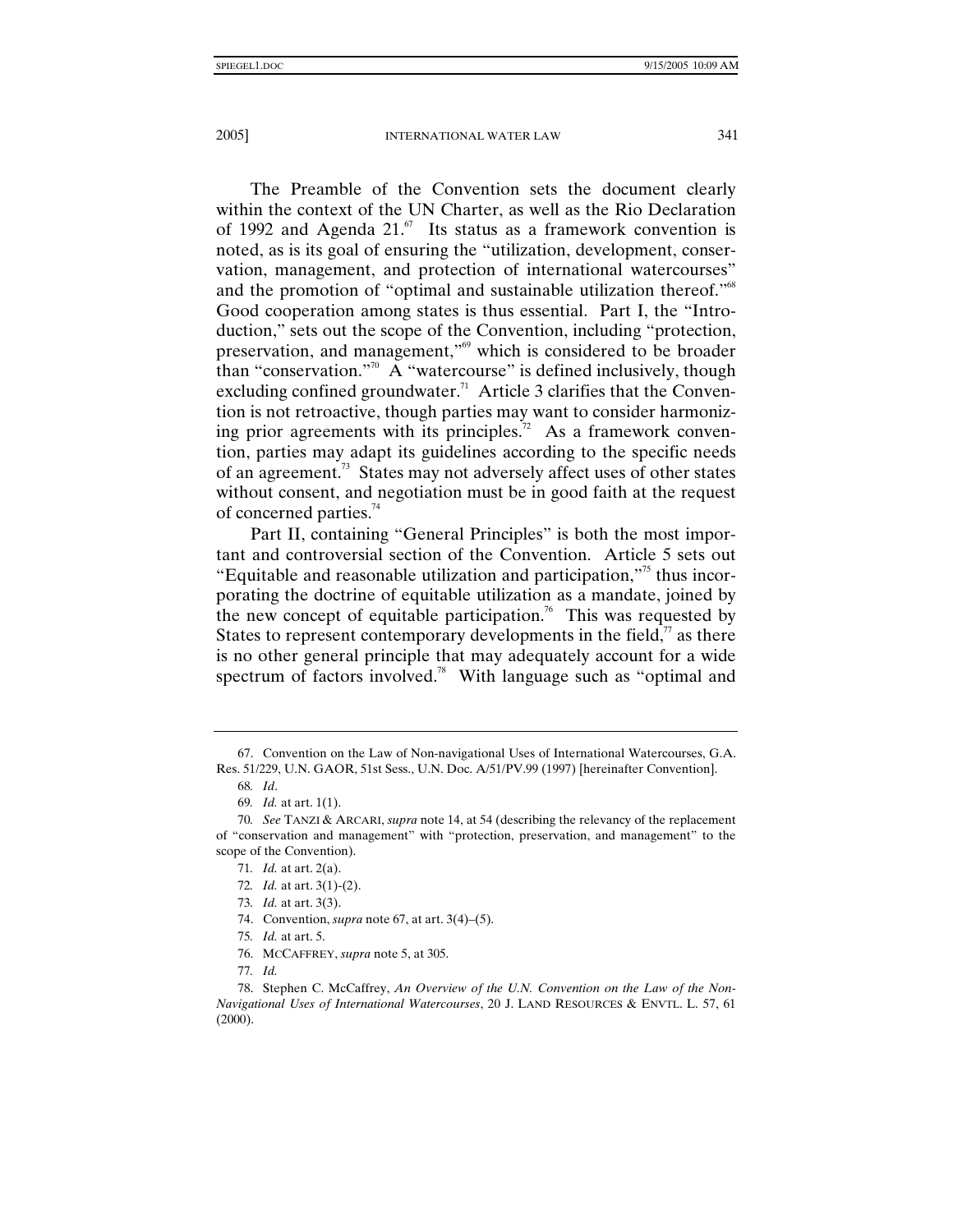sustainable utilization,"<sup>9</sup> "participation," and "duty to cooperate,"<sup>80</sup> the article supports the idea of a watercourse as a shared natural resource in a river community, subject to public interest limitations.<sup>81</sup> In order to achieve equitable utilization, states must cooperate by taking affirmative steps, either individually or jointly. $82$ 

Article 6 lays out the "Factors relevant to equitable and reasonable utilization," similar to those enumerated in the Helsinki Rules.<sup>83</sup> These include natural (ecology, climate, geography, hydrology, conservation, and protection), functional (development, economy, existing and potential uses, effects on other watercourse states), and social (social and economic needs, population dependency) factors, as well as the availability of alternatives to use.<sup>84</sup> There is no hierarchical ordering of the list, ${}^{85}$  nor is it exhaustive. ${}^{86}$  The article also refers back to Article 5 and reaffirms the encouraged spirit of cooperation.<sup>87</sup>

The "Obligation not to cause significant harm" described in Article 7 requires states to "take all appropriate measures to prevent the causing of significant harm to other watercourse states,"<sup>88</sup> and if unable to eliminate or mitigate such harm, to discuss compensation.<sup>89</sup> This is an obligation of conduct, not of result, and includes the most basic duty of international law, for one state not to cause harm to another.<sup>90</sup> The Article also references the guidelines of Articles 5 and  $6<sup>91</sup>$  There is considerable argument over which rule, equitable utilization or no harm, takes precedence, but it is probable that neither rule overrides the other, $\frac{92}{8}$  as harm is likely to be an important factor in calculating equitable utilization. $93$  Articles 8 and 9 focus on the obli-

- 81. Tanzi & Arcari, *supra* note 14, at 103–4, 120.
- 82. McCaffrey, *supra* note 78, at 61.
- 83. MCCAFFREY, *supra* note 5, at 306.
- 84. Convention, *supra* note 67 at art. 6(1).
- 85*. Id.* at art. 6(3).
- 86. MCCAFFREY, *supra* note 5, at 306.
- 87. Convention, *supra* note 67 at art. 6(2).
- 88*. Id.* at art. 7(1).
- 89*. Id.* at art. 7(2).
- 90. MCCAFFREY, *supra* note 5, at 307.
- 91. Convention, *supra* note 67 at art. 7(2).

93*. See* MCCAFFREY, *supra* note 5, at 308–310; KAYA, *supra* note 26, at 160–61.

 <sup>79.</sup> Convention, *supra* note 67, at art. 5(1).

<sup>80</sup>*. Id.* at art. 5(2).

 <sup>92.</sup> Jutta Brunée & Stephen J. Toope, *The Changing Nile Basin Regime: Does law matter?*

<sup>43</sup> HARV. INT'L L.J. 105, 151 (2002).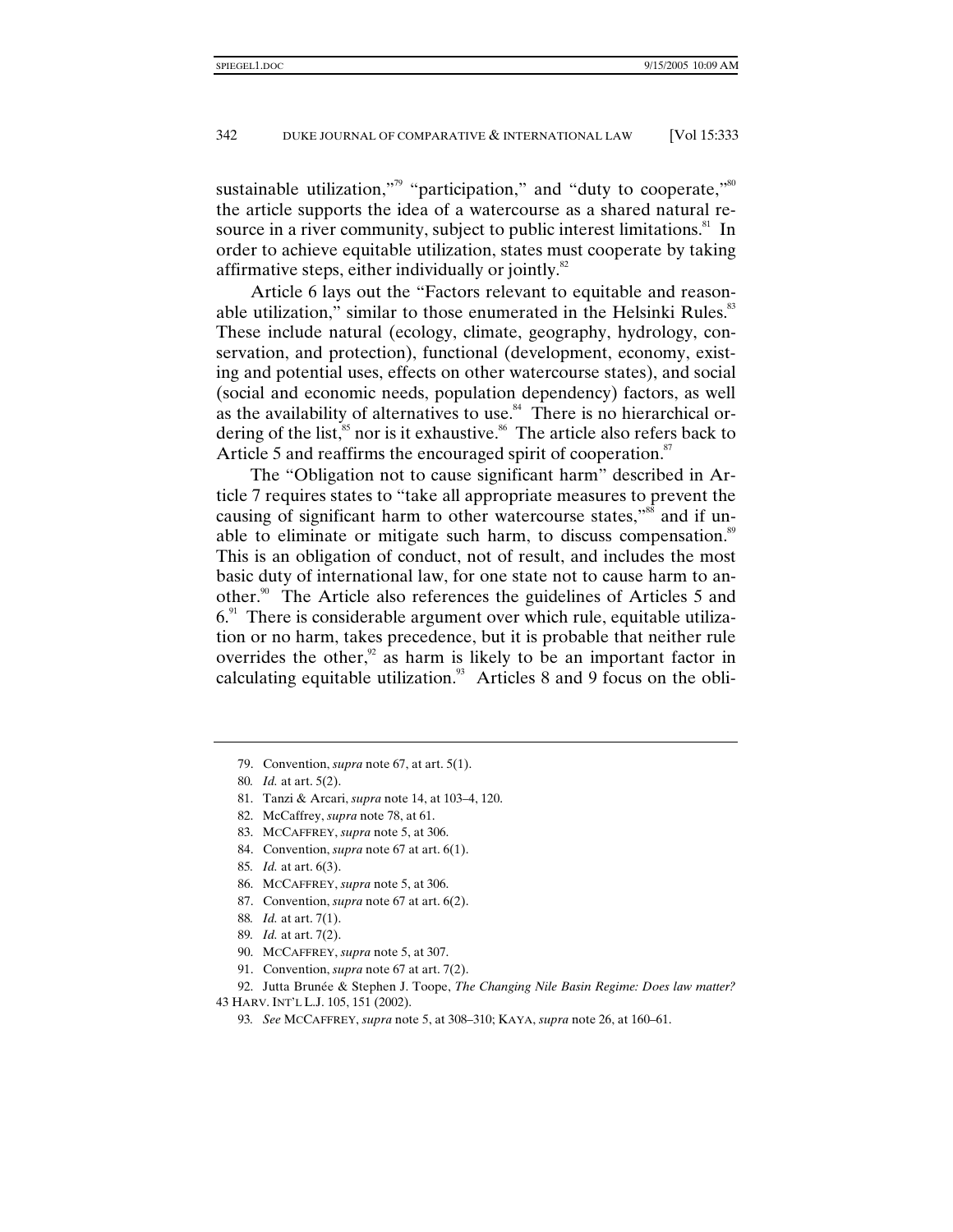gation to cooperate and exchange information readily.<sup>94</sup> Article 10 further emphasizes the use of the equitable utilization and no harm doctrines together in elucidating the relationship between different types of uses, wherein "no use of an international watercourse enjoys inherent priority over other uses."<sup>95</sup> However, special regard is given to the requirements of vital human needs, including drinking water and water necessary for food production to prevent starvation.<sup>96</sup>

Part III is "Planned Measures," including a discussion of the process of notification and further communication between states.<sup>97</sup> Part IV, "Protection, Preservation, and Management," highlights areas of environmental concerns. Article 20 mandates individual and joint protection of ecosystems,<sup>98</sup> while Article 21 emphasizes cooperation in the reduction and prevention of pollution. $99$  Articles 22 and 23 discuss limitations on the introduction of alien species and protection of the marine environment.<sup>100</sup> Article 24 supports joint planning and promoting the sustainable development of an international watercourse.101 Part V contains articles relating to "Harmful Conditions and Emergency Situations."<sup>102</sup>

Part VI, "Miscellaneous Provisions," includes the other contentious area of the document, relating to the settlement of disputes. Article 32, "Non-discrimination," prevents a state from denying persons from other countries injured by watercourse activities access to its legal system or the right to claim compensation if other arrangements have not been set out in the agreement.<sup>103</sup> Some states were uncomfortable with the thought of granting non-citizens nondiscriminatory access to their judicial and administrative forums relating to transboundary watercourse harm, $104$  and indeed considered it an infringe-

 <sup>94.</sup> Convention, *supra* note 67 at art. 8-9.

<sup>95</sup>*. Id.* at art. 10(1).

 <sup>96.</sup> Statement of Understanding on Convention in Report of the Sixth Committee convening as the Working Group of the Whole, U.N. Doc. A/51/869 art. 10(2) (1997) *reprinted in* 36 I.L.M. 719 (1997); HILAL ELVER, PEACEFUL USES OF INTERNATIONAL RIVERS 201 (Richard Falk ed., Transnational Publishers, Inc.) (2002).

 <sup>97.</sup> Convention, *supra* note 67 at art. 20–26.

<sup>98</sup>*. Id.* at art. 20.

<sup>99</sup>*. Id.* at art. 21.

<sup>100</sup>*. Id.* at art. 22-23.

<sup>101</sup>*. Id.* at art. 24.

<sup>102</sup>*. Id.* at art. 27-28.

 <sup>103.</sup> Convention, *supra* note 67 at art. 32.

 <sup>104.</sup> McCaffrey, *supra* note 78, at 69.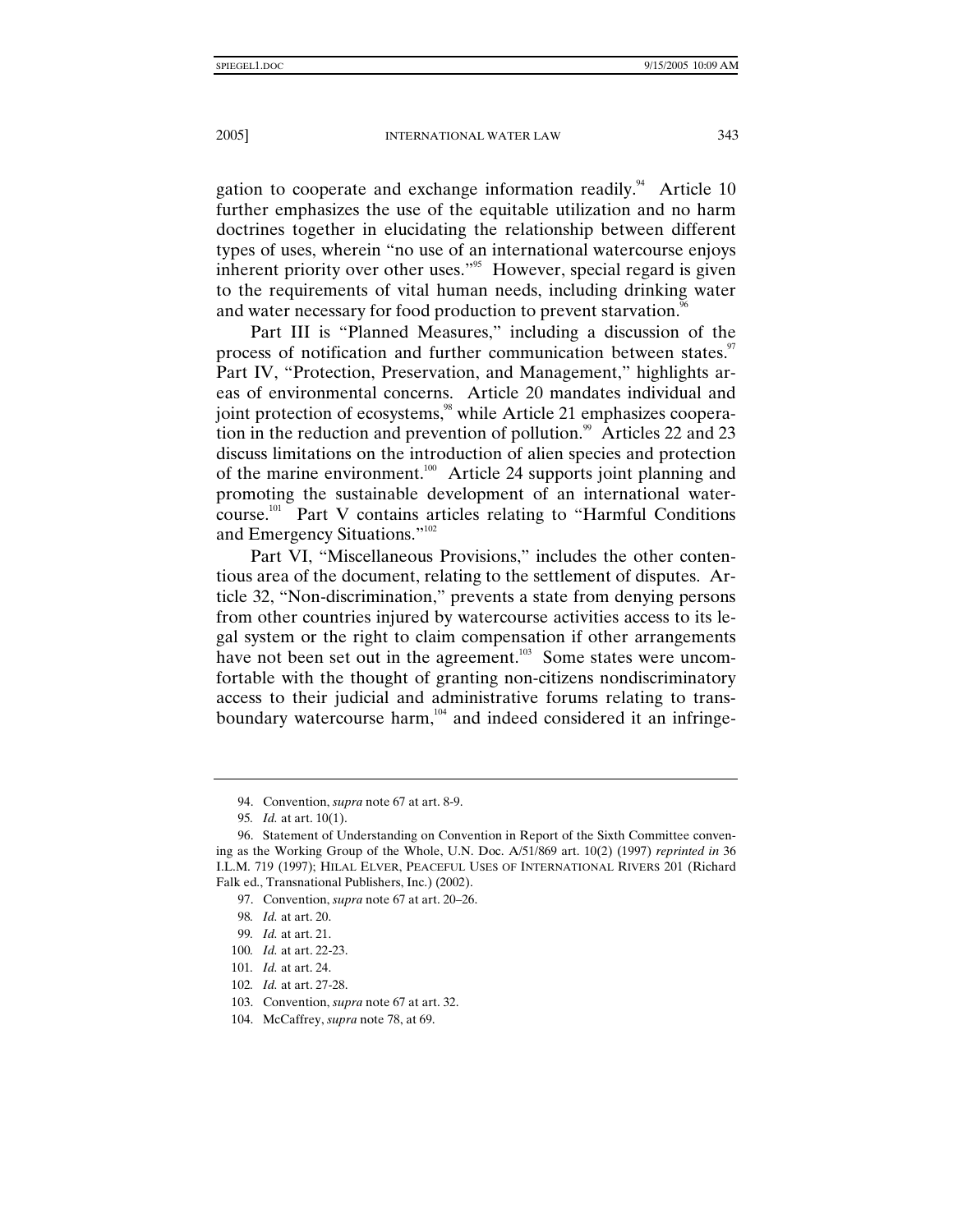ment upon their sovereignty.<sup>105</sup> Article 33 sets out the procedure for settling disputes if parties are unable to resolve it themselves within six months and do not make other arrangements.<sup>106</sup> This procedure involves establishment of a compulsory fact-finding Commission, which some states found objectionable because of perceived infringement on free choice of means.<sup>107</sup> Part VII consists of the "Final" Clauses," including provisions for entry into force upon obtainment of 35 instruments of ratification.<sup>108</sup>

Although the Convention was adopted by a large majority in the  $GA<sub>109</sub>$  it has not yet come into force. Currently it has are 16 signatories and 12 parties.<sup>110</sup> The vote in the GA displayed a tendency of upstream riparians not to support the Convention, $111$  either by voting against it, as in the cases of Burundi, China, and Turkey, or through abstention.<sup>112</sup> These countries commonly felt that the equitable and reasonable utilization and no harm obligation would operate to protect the interests of downstream riparian states, thus offending upstream riparians resentful of any limitation on use of watercourses that originate within their borders.<sup>113</sup>

Regardless of whether it enters into force, however, the Convention is a milestone in the development of the field of international water law, $114$  as it is arguably a codification of customary international law.<sup>115</sup> Indeed, as there are few pre-existing rules of customary international law in the field, $116$  the impact of the Convention is even greater. The Convention adheres closely to the Draft Articles of the International Law Commission, the UN organization responsible for

 <sup>105.</sup> Jordan C. Kahn, *1997 United Nations Convention on the Law of Non-navigational Uses of International Watercourses*, 1997 COLO. J. INT'L ENVTL. L. Y.B. 178, 182 (1997).

 <sup>106.</sup> Convention, *supra* note 67 at art. 33.

 <sup>107.</sup> MCCAFFREY, *supra* note 5, at 313.

 <sup>108.</sup> Convention, *supra* note 67 at art. 36(2).

<sup>109</sup>*. See supra* note 66 and accompanying text.

 <sup>110.</sup> United Nations, Status of Multilateral Treaties Deposited with the Secretary-General, *at* http://untreaty.un.org/ENGLISH/bible/englishinternetbible/partI/chapterXXVII/treaty41.asp (last modified Mar. 18, 2005).

 <sup>111.</sup> Kahn, *supra* note 105, at 184.

<sup>112</sup>*. Id.* at 178.

<sup>113</sup>*. Id*. at 184.

 <sup>114.</sup> MCCAFFREY, *supra* note 5, at 317.

<sup>115</sup>*. See id. at* 316 ("[I]t seems clear that the most important elements of the Convention – equitable utilization, prevention of harm, prior notification, protection of ecosystems – are, in large measure, codification of norms that either exist or, in the case of ecosystem protection, are at least emerging.")

<sup>116</sup>*. See* Schwabach, *supra* note 7, at 278.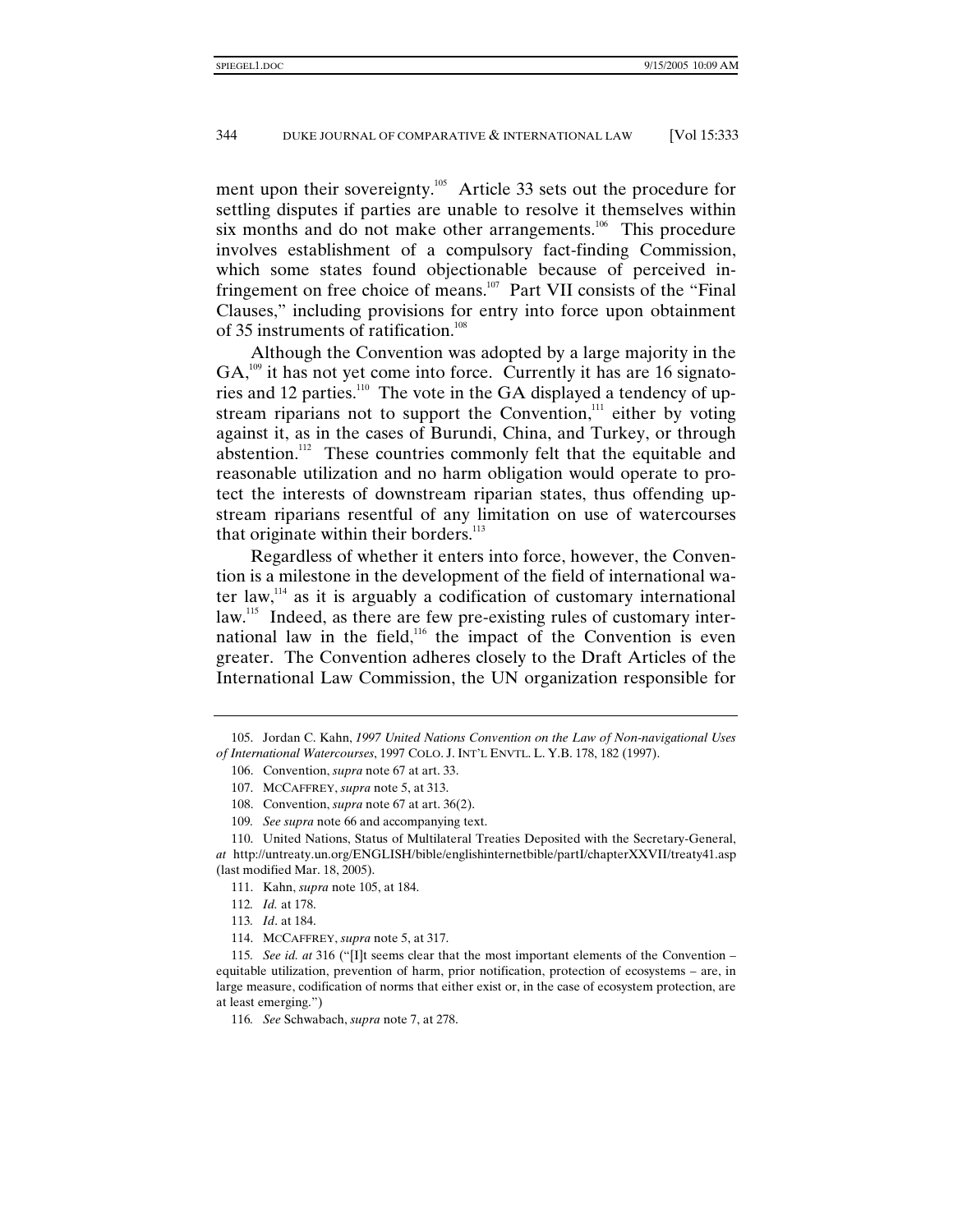the "progressive development of international law and its codification. $\mathbf{r}^{\text{117}}$  The most critical elements of the convention, namely equitable utilization, no harm, prior notification, and ecosystem protection, represent codification of existing or well emerging (regarding ecosystem protection) norms.<sup>118</sup> Additionally, the Convention was negotiated in a virtually open forum in which any interested state could participate.119 The heavy majority of favorable votes in the GA showed broad agreement on the principles codified.<sup>120</sup> Moreover, the Draft Articles had already influenced formulation of several important agreements concerning freshwater resources before the Convention was drafted, indicating wide acceptance of the doctrines contained therein.<sup>121</sup> These agreements include the 1991 Protocol on Common Water Resources between Argentina and Chile, the 1995 Protocol on Shared Watercourse Systems in the Southern African Development Community Region, and the 1995 Agreement on the Cooperation for the Sustainable Development of the Mekong River Basin.<sup>122</sup>

# III. COMPARISON OF US LAW AND THE CONVENTION

Comparative and international law are not often studied together. According to Professor Jonathan Wiener, "comparative and international law may have kept a polite distance for some time, the former offering disinterested cross-cultural understanding and the latter offering normative projects of supranational governance."<sup>123</sup> Though it is a seldom-explored topic, there are many examples of vertical borrowing, or borrowing between national and international law.<sup>124</sup> The European Union and the United States illustrate vertical legal borrowing from their member states.<sup>125</sup> Perhaps more significantly, though, there are many examples of vertical borrowing from national into supranational governance structures or treaties, including various aspects of intellectual property and environmental law.<sup>126</sup>

 <sup>117.</sup> MCCAFFREY, *supra* note 5, at 315 (quoting STATUTE OF THE INT'L L. COMM., art. (1)(1) UN Doc. A/CN.4/4/Rev. 2 (1982)).

 <sup>118.</sup> MCCAFFREY, *supra* note 5, at 316.

<sup>119</sup>*. Id.*

<sup>120</sup>*. Id.*

<sup>121</sup>*. Id.* at 317.

<sup>122</sup>*. Id*.

 <sup>123.</sup> Jonathan B. Wiener, *Something Borrowed for Something Blue: Legal Transplants and the Evolution of Global Environmental Law*, 27 ECOLOGY L.Q. 1295, 1302 (2001).

<sup>124</sup>*. Id*. at 1297, 1302.

<sup>125</sup>*. Id*. at 1303.

<sup>126</sup>*. Id*. at 1304–05.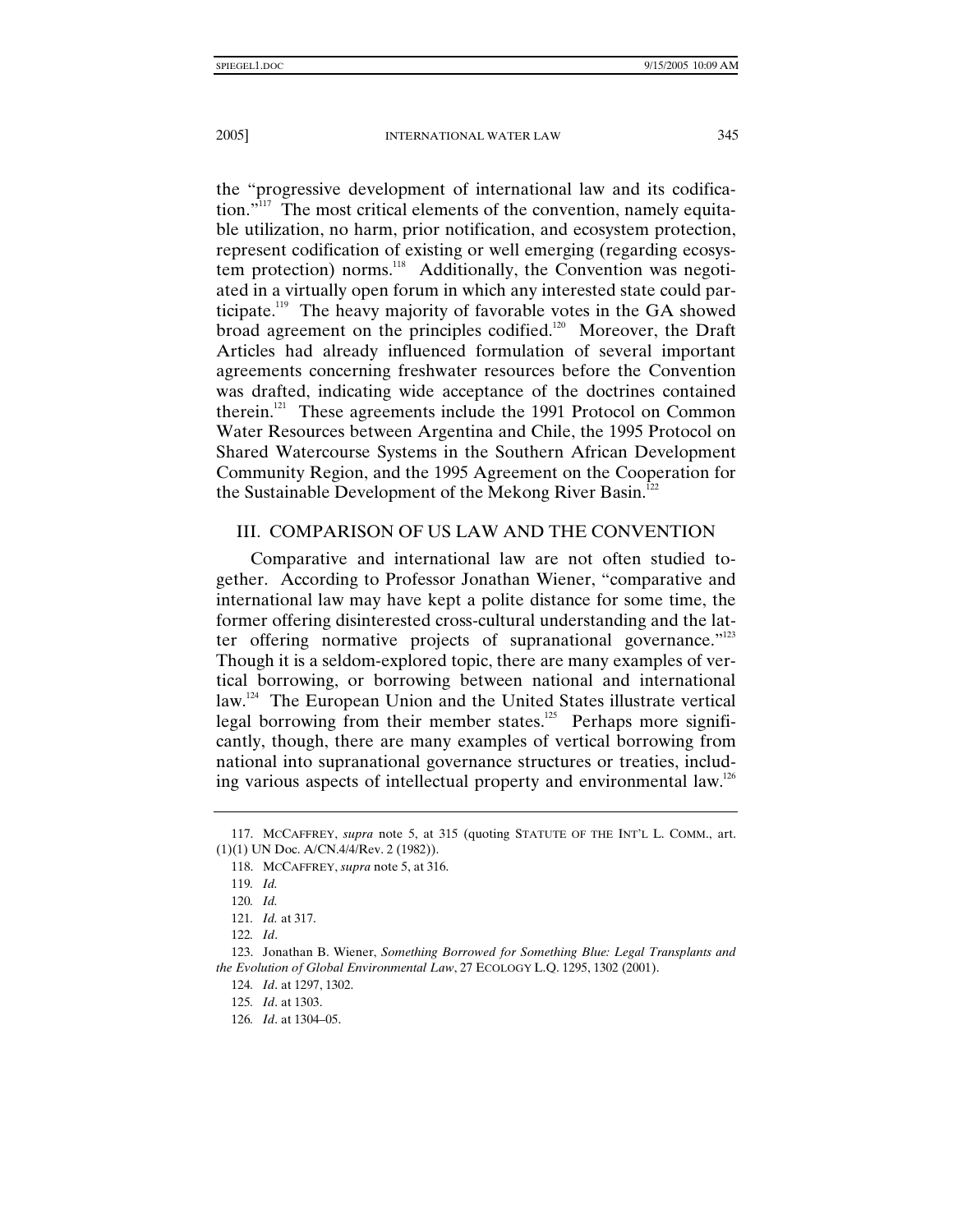Indeed, international treaty negotiations are often preceded and encouraged by unilateral national action in the subject area.<sup>127</sup> As problems are experienced more and more globally, there will be an increase in value to borrowing from national law comparables, and benefits are likely to rise as countries gather greater knowledge of the performance of different legal principles.<sup>128</sup>

Though much more analysis of the topic should be undertaken, it is worthwhile to note factors conducive to vertical borrowing. It is economically efficient to borrow, rather than invent and test a new legal structure, particularly when dealing with delicate and irreversible environmental matters which are inevitably interconnected on a global basis.<sup>129</sup> In addition, there is no comparable system to international law, so horizontal borrowing is impossible. However, certain factors may inhibit vertical borrowing, primarily that international law is seen as distinct from national law.<sup>130</sup> Similarly, practitioners in the field of international law have incentive to separate the profession from their own governments, and there may be hesitation to acknowledge borrowing for fear of accusations of favoritism.<sup>131</sup> Finally, there is some level of belief that international law is superior to national, $132$  an idea that is incompatible with vertical borrowing.

There is no question, however, that vertical borrowing occurred in the present circumstance. A. Dan Tarlock, a well-known scholar in the field, has declared that US water law is the principle model for international water law. $133$  The doctrine of equitable utilization, an invention turned cornerstone of Western US water law, has become a cornerstone in international water law and codified as such in the Convention.<sup>134</sup> The idea of equality of right that underlies equitable utilization is clearly seen in the US Supreme Court cases. Indeed, in the foundational case of *Kansas v. Colorado*, the Court stated,

One cardinal rule, underlying all the relations of the States to each other, is that of equality of right. Each State stands on the same level with all the rest. . . through these successive disputes and deci-

- 131*. Id*. at 1346, 1348.
- 132*. Id*. at 1348–49.

<sup>127</sup>*. Id*. at 1302.

<sup>128</sup>*. See id*. at 1360–61.

<sup>129</sup>*. Id*. at 1353, 1359–60.

<sup>130</sup>*. Id*. at 1345.

 <sup>133.</sup> A. Dan Tarlock, *Safeguarding International River Ecosystems in Times of Scarcity*, 3 U. DENV. L. REV. 231, 237 (2000).

 <sup>134.</sup> MCCAFFREY, *supra* note 5, at 305; Convention, *supra* note 67, at art. 5.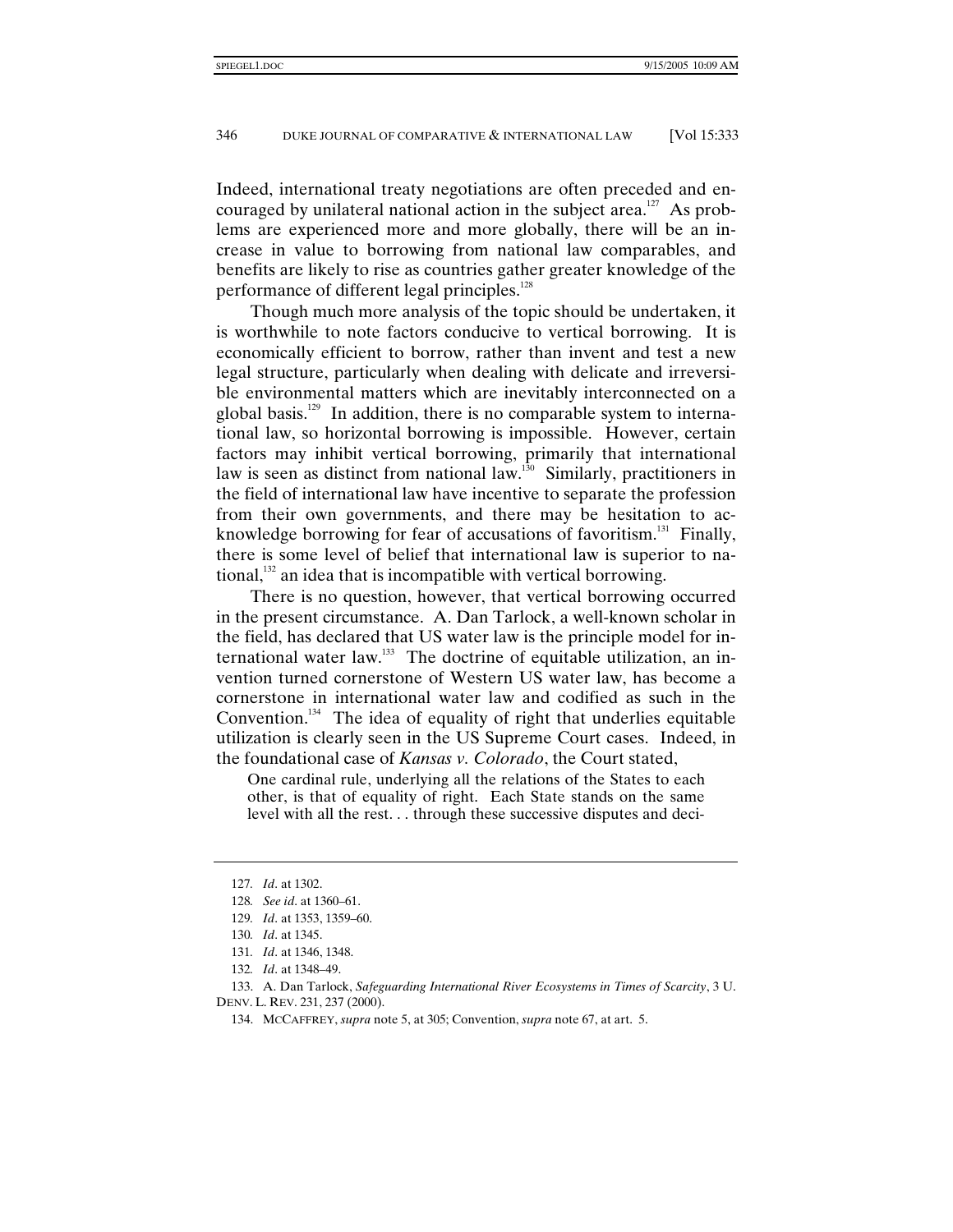sions this court is practically building up what may not improperly be called interstate common law.<sup>135</sup>

This understanding of equality of right, though not equality of share, is noted in numerous other decisions on watercourse allocation between states.<sup>136</sup>

Here, US interstate common law is analogous to customary international law in terms of acceptance and weight in a federal or international context, respectively. In its Preamble, the Convention references Article 2 of the UN Charter, $137$  thus affirming the significance of the ideas contained therein, namely, "The Organization is based on the principle of the sovereign equality of all its Members."<sup>138</sup> Equality of right overlaps to a great extent with sovereign equality if it is recognized that this entails an obligation to acknowledge the equal sovereignties of other states.<sup>139</sup> This focus on sovereign equality is reiterated in Article 8 of the Convention, which emphasizes the mandate to watercourse states to cooperate on the basis of sovereign equality.140 Thus the equality of right baseline noted in US Supreme Court cases on watercourse allocation exists in the Convention as well.

Not only is equitable utilization prominently incorporated into the Convention, the doctrine is largely unaltered from its original formulation in the US Supreme Court. The description of equitable utilization is the same in each setting: each riparian state has an equal right to an equitable share of the uses and benefits of a transboundary watercourse.<sup>141</sup> Equitable utilization is dynamic, causing the Supreme Court to describe it as, "a flexible doctrine which calls for 'the exercise of an informed judgment on a consideration of many factors' to secure a 'just and equitable' allocation."<sup>142</sup> The preceding reference to the "many factors" corresponds well with Article 6 of the Convention, which lays out a non-exclusive list of factors for consid-

 <sup>135.</sup> Kansas v. Colorado, 206 U.S. at 97-98.

 <sup>136.</sup> Connecticut v. Massachusetts, 282 U.S. at 670–71; Wyoming v. Colorado, 259 U.S. at 465.

 <sup>137.</sup> Convention, *supra* note 67, at pmbl.

 <sup>138.</sup> U.N. CHARTER art. 2, para. 1.

<sup>139</sup>*. See* MCCAFFREY, *supra* note 5, at 331 (stating equality of rights means that no state has an inherenty superior claim of rights to the watercourse).

 <sup>140.</sup> Convention, *supra* note 67, at art. 8(1).

<sup>141</sup>*. See* MCCAFFREY, *supra* note 5, at 336.

 <sup>142.</sup> Colorado v. New Mexico, 459 U.S. at 183.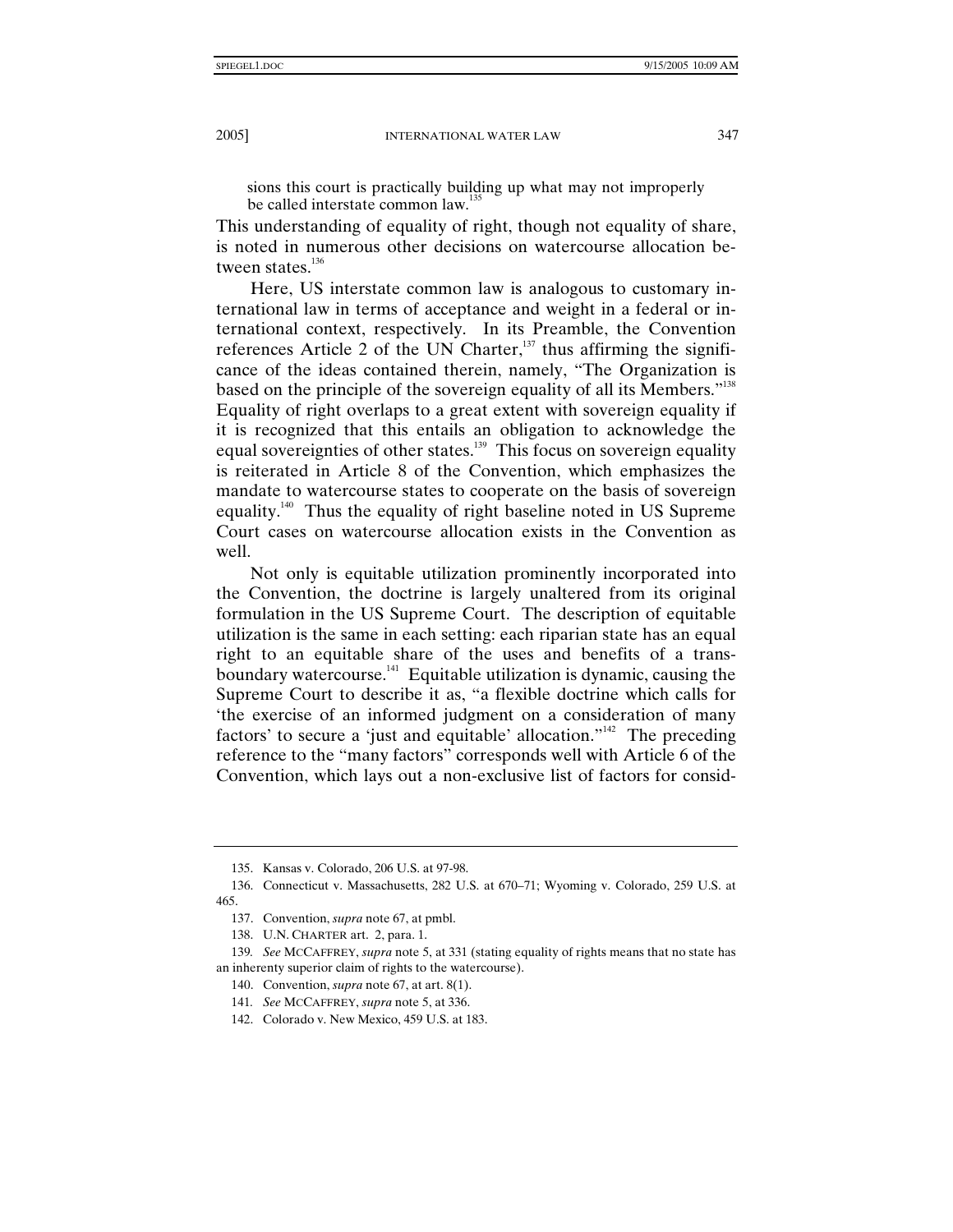eration.<sup>143</sup> All of the factors mentioned in Article 6 have been alluded to, if not openly discussed, in Supreme Court decisions.

The most disputed issue before the US Supreme Court (and listed in Article 6 as well)<sup>144</sup> has been that of the weight of existing or prior use, the descendent of the prior appropriation doctrine. The Court has repeatedly declared that existing use is neither absolutely protected, nor not protected at all.<sup>145</sup> Equitable utilization is thus incompatible with both the absolute territorial sovereignty and integrity theories. To the dismay of many States, then, their existing uses were denied protection until such time as there would no longer be an equitable division of benefits and the call for relief would be rightful.<sup>146</sup> This is reflected in the Convention, which lists existing use as the fifth enumerated factor on a list of seven, and makes it clear that the factors employed are relative to the circumstances. $147$  Conservation and avoidance of risk through alternative means have also been important factors in the Court's decision as seen in the imposition of an obligation "'to employ financially and physically feasible' measures 'adapted to conserving and equalizing the natural flow.'"<sup>148</sup> These factors are also noted in the Convention.<sup>149</sup> Thus like that performed by the US Supreme Court, the Convention's weighing of the relevant factors is flexible and situationally based.

Though the doctrine of no significant harm appears to have originated from a general principle of law, considered as a source of international law by the International Court of Justice,<sup>150</sup> it has long had a presence in Western US water law in conjunction with equitable utilization.<sup>151</sup> A strict prohibition on causing harm would severely limit individuals as to use of their property, and has been refuted by the US courts in various areas of law.<sup>152</sup> Article 7 of the Convention appreciates this distinction as well in qualifying this prohibition on

151. Kansas v. Colorado, 206 U.S. at 103–4, 117.

 <sup>143.</sup> Convention, *supra* note 67, at Art. 6.

<sup>144</sup>*. Id.* at art. 6(1)(e).

 <sup>145.</sup> See *supra* notes 35–48 and accompanying text.

 <sup>146.</sup> Kansas v. Colorado, 206 U.S. at 117; *see* Wyoming v. Colorado, 259 U.S. at 467; Colorado v. New Mexico, 459 U.S. at 188; Connecticut v. Massachusetts, 282 U.S. at 673.

 <sup>147.</sup> Convention, *supra* note 67, at art. 6(1), (3).

 <sup>148.</sup> Colorado v. New Mexico, 459 U.S. at 185.

<sup>149</sup>*. See* Convention, *supra* note 67, at art. 6(1)(f),

 <sup>150.</sup> MCCAFFREY, *supra* note 5, at 350; ICJ STATUTE art. 38(1)(c).

 <sup>152.</sup> MCCAFFREY, *supra* note 5, at 351; *see e.g.*, Fleming v. Lockwood, 92 Pac. 962, 963 (1908) (rejecting claim based solely on general maxim prohibiting harm to others, and requiring showing of negligence for plaintiff to receive damages and injunction) .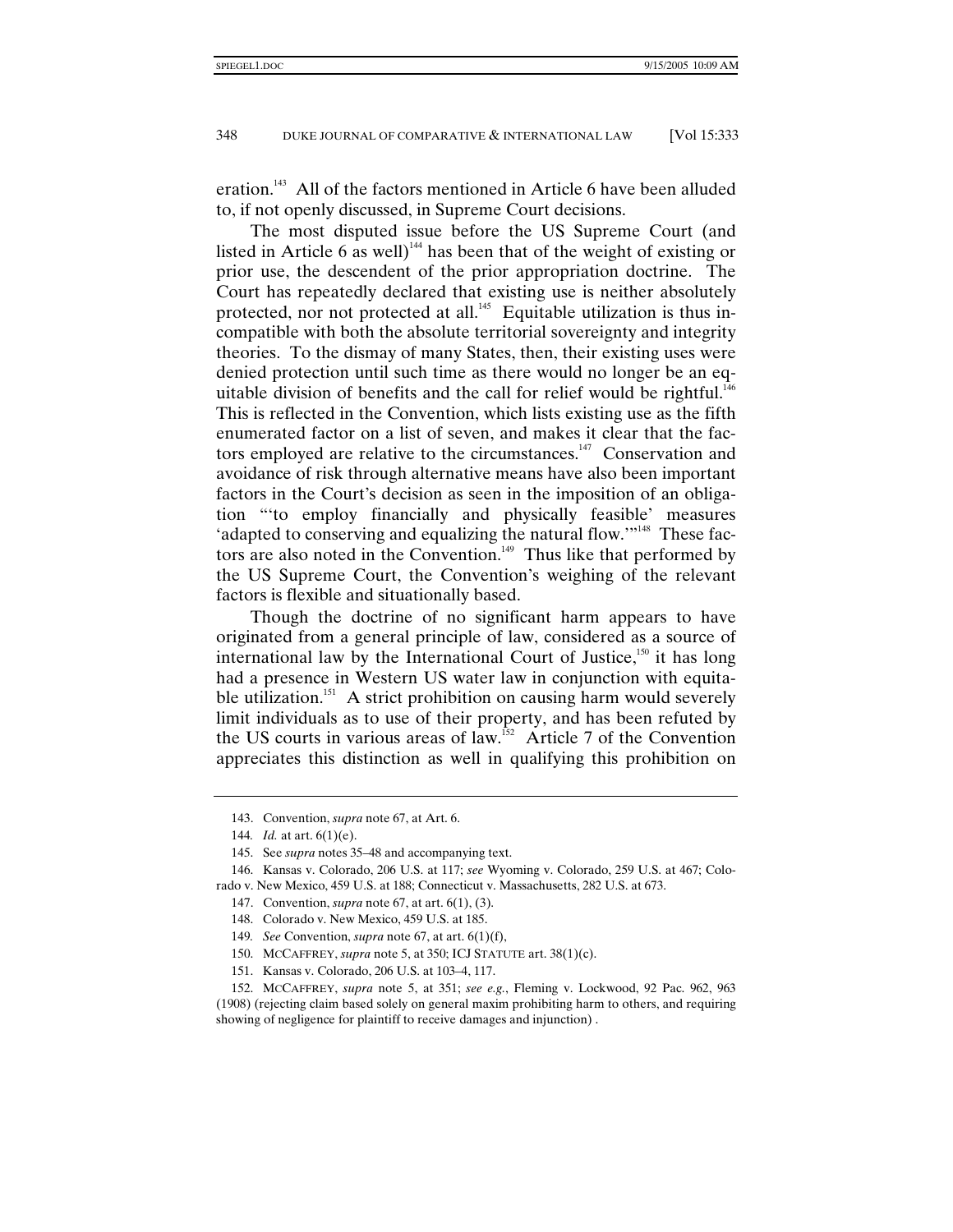harm to only that which is "significant" and allowing for the possibilities of mitigation and compensation.<sup>153</sup> "Harm" in the doctrine before both the Court and the Convention has a broad, flexible definition, and must be factual to meet evidentiary standards.<sup>154</sup> It may not be of a type prohibited altogether, but must be of serious consequence, enough to meet a threshold where one state which believes itself to be suffering harm will expect the other to reply in an appropriate way.<sup>155</sup> The doctrine has close connections with the limitations on causing "unreasonable" harm inherent in the abuse of rights and good neighborliness principles in international law.<sup>156</sup>

This common understanding of the no significant harm doctrine is reflected in comparable application of the US courts and the Convention of the principle as part of equitable utilization. Though both doctrines function as independent norms, they do not compete, as both are flexible enough to accommodate and compliment each other. The no significant harm doctrine has been treated by the US Supreme Court as only one factor, albeit an important one, in equitable utilization determination.<sup>157</sup> A state may have to suffer some harm to an existing use to permit another state to enjoy substantial benefits from a new use of the watercourse.158 In *Kansas v. Colorado*, for example, the Court admitted that the irrigation uses of the Arkansas River by Colorado had caused some level of detriment to Kansas, but decided that the great benefit to Colorado outweighed that level of harm.159 Article 7 of the Convention uses similar methodology, prohibiting the causation of significant harm with appropriate measures, and may result in elimination or mitigation of such harm, or compensation.<sup>160</sup> As noted in Article 7(2), this is incorporated into the framework of equitable and reasonable utilization, and the factors used to determine this.<sup>161</sup> The harm itself may fall under Article  $6(1)(d)$ , "The effects of the use or uses of the watercourses in one watercourse State on other watercourse States" in addition the existing

 <sup>153.</sup> Convention, *supra* note 67, at art. 7.

 <sup>154.</sup> MCCAFFREY, *supra* note 5, at 369.

<sup>155</sup>*. Id.* at 369.

<sup>156</sup>*. Id.* at 351.

<sup>157</sup>*. See, e.g.,* Nebraska v. Wyoming, 325 U.S. at 618.

<sup>158</sup>*. See* MCCAFFREY, *supra* note 5, at 350–51.

 <sup>159.</sup> Kansas v. Colorado, 206 U.S. at 113–114.

 <sup>160.</sup> Convention, *supra* note 67, at art. 7.

<sup>161</sup>*. Id.* at art. 7(2).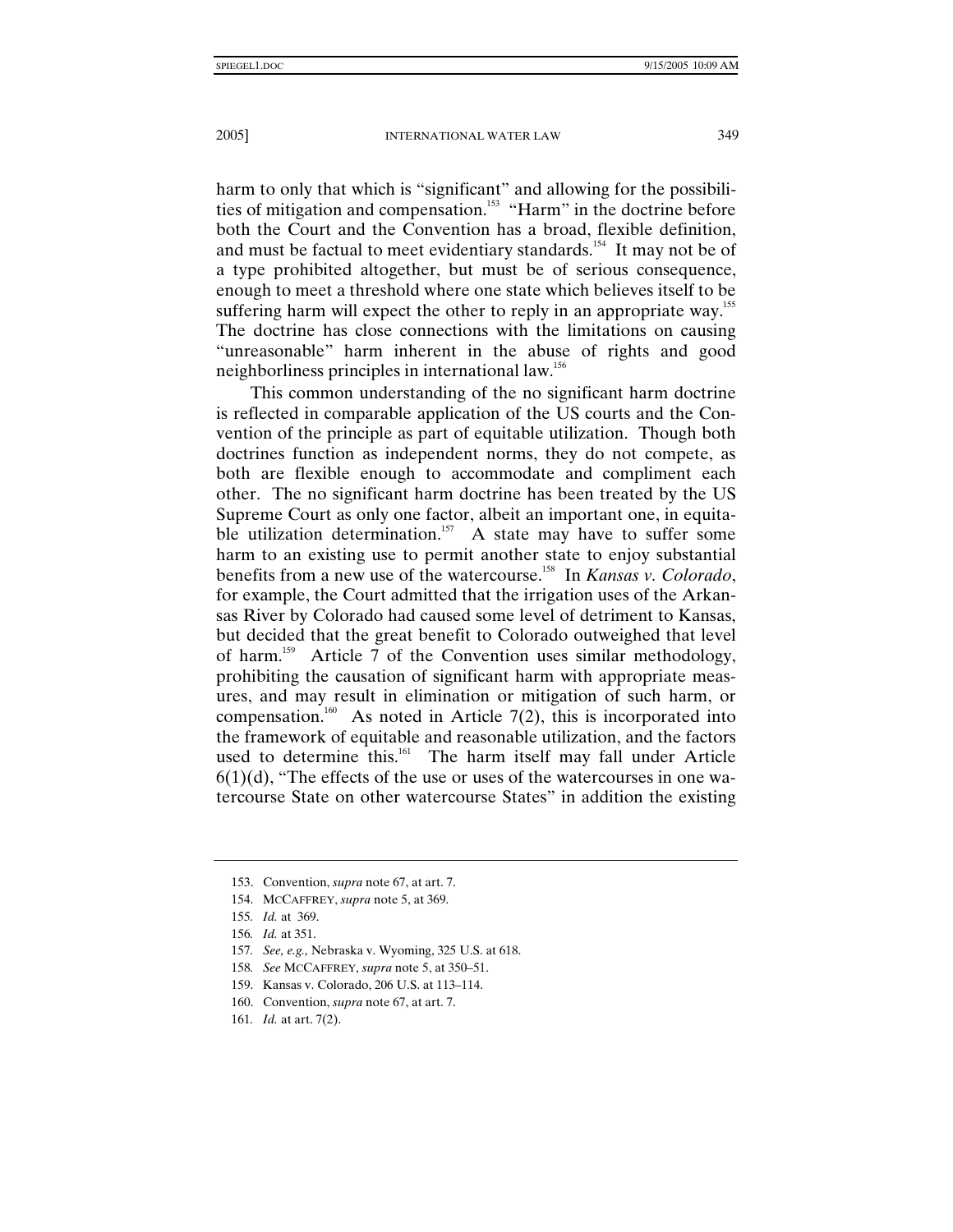use and other factors listed.<sup>162</sup> The overall objective of both the Court and the Convention is to find a balance which results in the minimization of harm to each state concerned.<sup>163</sup>

Perhaps the greatest area of important difference between Western US water law and that codified by the Convention deals with the level of attention paid to the environment. While Western US water law has generally had little reference to environmental concerns, the Convention addresses the issues of conservation and protection with much greater force.<sup>164</sup> Indeed, it has been suggested that the Convention exhibits an emerging principle of customary international law on the subject, namely that states must protect the ecosystems of international watercourses.<sup>165</sup> The minimum flow doctrine, which has some influence in Western US water law, is a rather recent development, dating back only about two decades.<sup>166</sup> Other than the incorporation of the ideals of the environmental movement as a non-written factor in the determination of equitable utilization, little note of ecosystem concerns has been made in the major Supreme Court decisions that define the equitable utilization doctrine.<sup> $167$ </sup> Reflecting the more recent international public concern for the environment, the Convention places much more importance on the idea of the watercourse as a shared natural resource, and devotes a chapter to the protection and preservation of ecosystems, with Articles 20 through 25 directly addressing the area.<sup>168</sup> Much attention is focused on reduction and control of pollution, in particular, but even estuaries are included in the protection initiative.<sup>169</sup> In addition, the listed factors under Article 6, including "conservation, protection, development, and economy of use of the water resources.  $\ldots$ <sup>170</sup> may result in giving more protection to environmental concerns and somewhat less weight to existing uses than allotted by US equitable utilization doctrine. However, these at-

<sup>162</sup>*. Id.* at art. 6(1)(d).

 <sup>163.</sup> MCCAFFREY, *supra* note 5, at 327–28; Convention, *supra* note 67, at pmbl., art. 6 (highlighting the application of the equitable utilization factors to achieve a balance and promote the optimal and sustainable utilization of international watercourses).

 <sup>164.</sup> Convention, *supra* note 67, at art. 20–26.

 <sup>165.</sup> McCaffrey, *supra* note 78, at 70.

 <sup>166.</sup> Albert E. Utton & John Utton, *The International Law of Minimum Stream Flows*, 10 COLO. J. INT'L ENVTL. POL'Y 7, 9 (1999).

<sup>167</sup>*. See id*. at 9 (The minimum flow doctrine has greatly gained importance in recent years as rivers have become increasingly appropriated.).

 <sup>168.</sup> Convention, *supra* note 67, at art. 20–25.

<sup>169</sup>*. Id.* art. 23.

<sup>170</sup>*. Id.* art. 6(1)(f).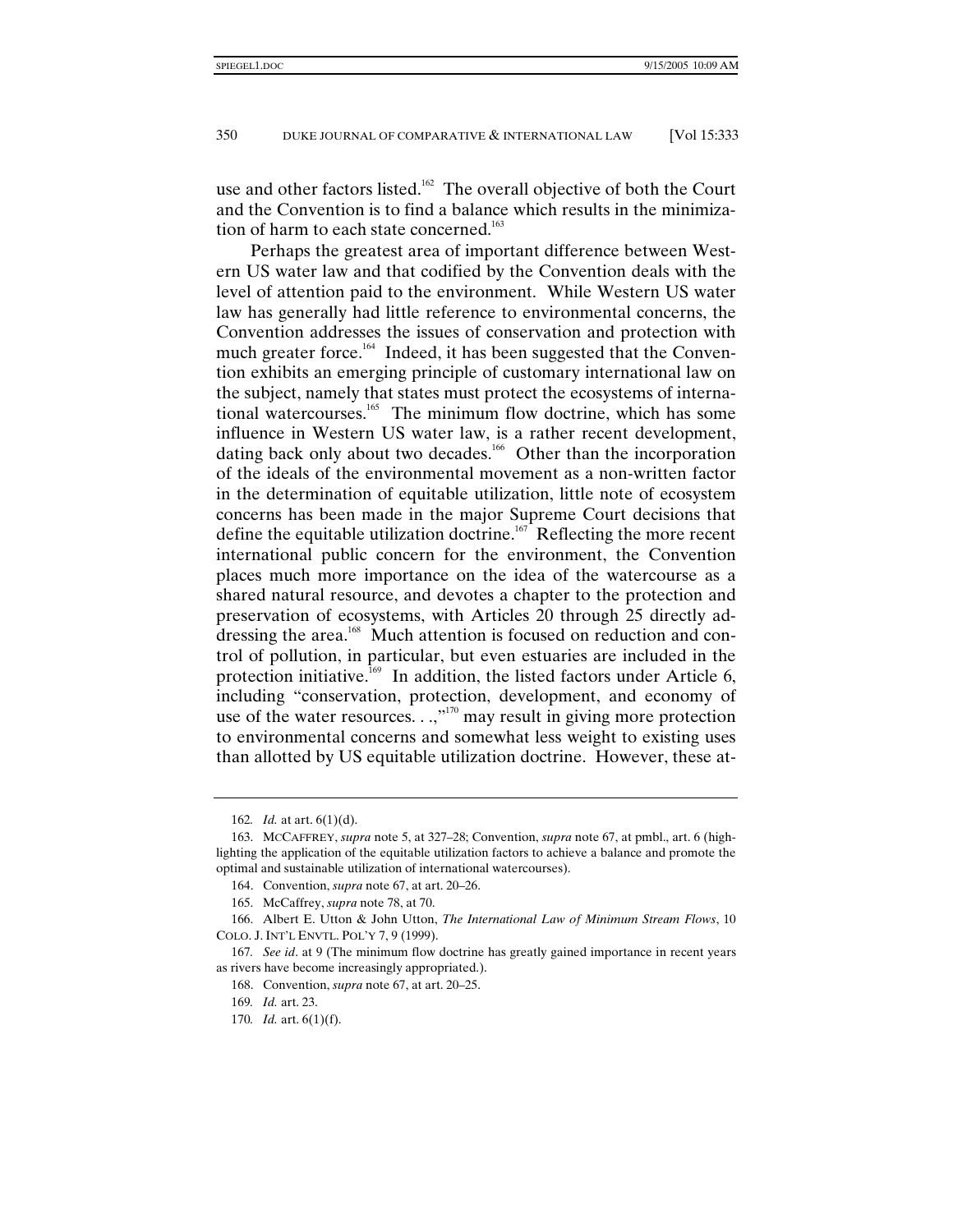tempts to incorporate environmental awareness have been criticized from both directions. Many developing upper riparians view international environmental law as an obstacle to progress, $^{171}$  while environmentalists protest that the definition of watercourse is not broad enough and that the focus is almost exclusively on pollution, neglecting floodplain and wetland protection.172 Regardless, the Convention marks a significant development for the incorporation of environmental appreciation into international water law.

The Gabcikovo-Nagymaros case $173$  marks an excellent example of the success of vertical borrowing. Following a 1977 treaty, Hungary and Czechoslovakia agreed to build a series of dams and barrages on the Danube River. $174$  Hungary, the downstream riparian, later stopped work on its portion of the project and tried to terminate the treaty, claiming environmental concerns in reliance on the no harm rule.<sup>175</sup> However, the ICJ used equitable utilization, explicitly affirming its status as customary international law by stating, "[the suspension and withdrawal of Hungary's consent] cannot mean that Hungary forfeited its basic right to an equitable and reasonable sharing of the resources of an international watercourse."<sup>176</sup> Moreover, the significance of the Convention, after only four months in existence and 3 signatures, was specifically attested to in Paragraph 147:

Re-establishment of the joint regime will also reflect in an optimal way the concept of common utilization of shared water resources for the achievement of the several objectives mentioned in the Treaty, in concordance with Article 5, paragraph 2, of the Convention on the Law of the Non-Navigational Uses of International Watercourses.<sup>17</sup>

The idea of a shared watercourse community of interest based on equitable utilization is reaffirmed in several paragraphs.<sup>178</sup> Thus the equitable utilization doctrine successfully navigated first vertical borrowing from US law to the Convention, then horizontal implementation from the Convention to the ICJ.

 <sup>171.</sup> Schwabach, *supra* note 7, at 279.

 <sup>172.</sup> Tarlock, *supra* note 133, at 249–50.

 <sup>173.</sup> Gabcikovo – Nagymaros Project (Hungary v. Slovakia) 1997 I.C.J. 7 (Sept. 25).

<sup>174</sup>*. Id.* at para. 15.

<sup>175</sup>*. See id.* at para. 13.

<sup>176</sup>*. Id.* at para. 78.

<sup>177</sup>*. Id.* at para. 147.

<sup>178</sup>*. Id*. at paras. 85, 150.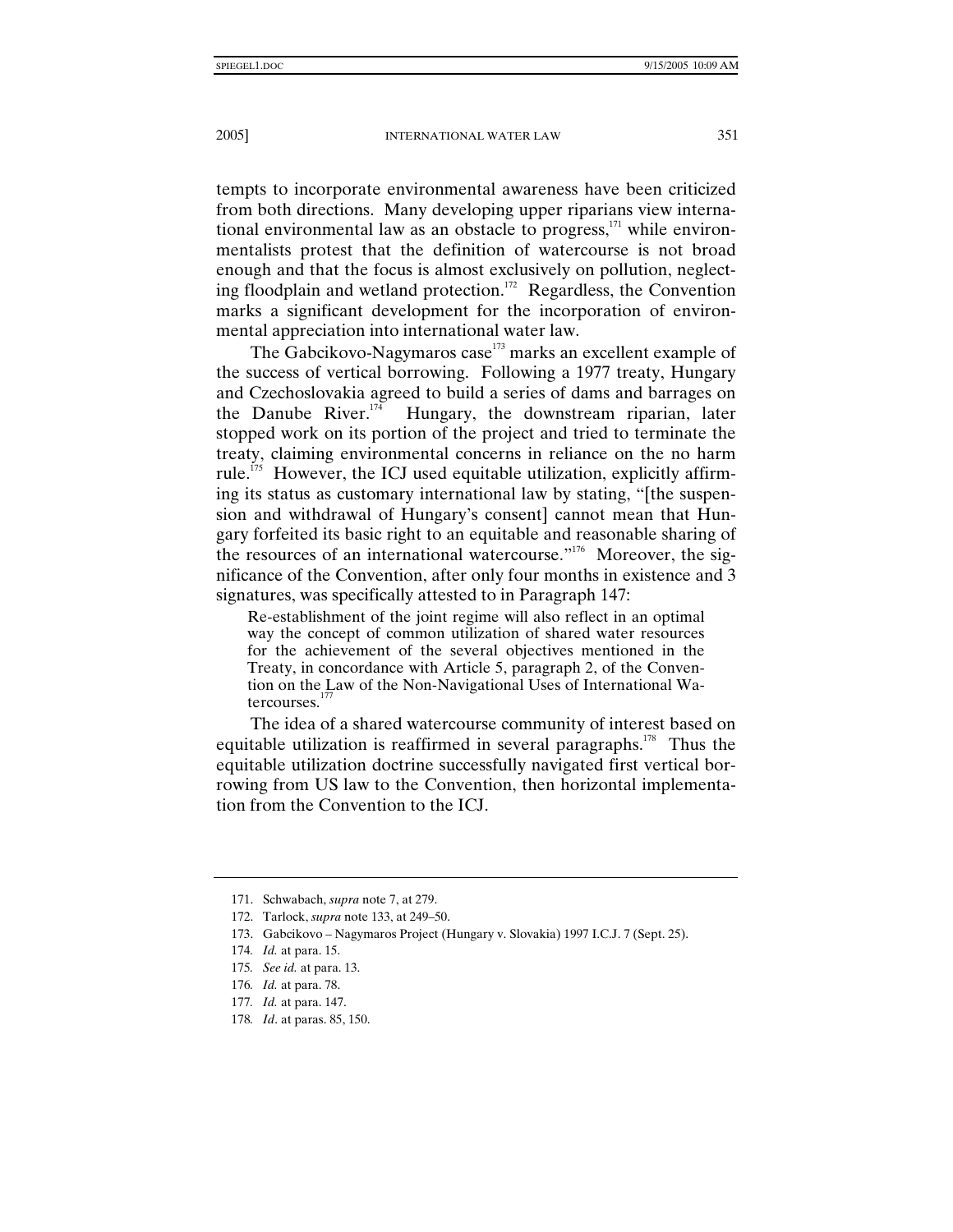# IV. CASE STUDIES: FURTHER POSSIBILITIES OF IMPLEMENTATION ON THE NILE AND COLORADO RIVERS

The Nile and the Colorado Rivers are often referred to as the two Niles, one African and one American.<sup>179</sup> They are both long, much-used rivers in arid regions.<sup>180</sup> They both support increasing populations and competition for the waters is intense and diverse.<sup>181</sup> Both river basins are significantly over-appropriated, but the nations or states which contribute the most flow use it the least.<sup>182</sup> The commonalities end thereafter, as the Nile's major water use will continue to be agriculture, while the Colorado will likely increasingly be used to support vital human needs more directly.<sup>183</sup> The primary difference, however, is that the allocation scheme of the Nile is still incomplete, compared to the comprehensive Congressional plan and Supreme Court enforcement that govern the Colorado.<sup>184</sup>

## A. The Nile River

International law is considered to have much to offer to the relations of the Nile basin states.<sup>185</sup> Claimed to be the world's longest river at 4239 miles, the basin drains 1.1 million square miles, and nourishes approximately 280 million people.<sup>186</sup> The waters of the Nile flow through ten nations: Egypt, Sudan, Ethiopia, Kenya, Eritrea, Democratic Republic of Congo, Tanzania, Burundi, Rwanda, and Uganda.<sup>187</sup> A World Bank study has forecasted that the amount of water available to each person in North Africa will have dropped by 80% in a single lifetime by 2025.<sup>188</sup> Indeed, the population of the Middle East, which includes several of the Nile basin states, has less available water per capita than any other large region on Earth.<sup>189</sup>

<sup>179</sup>*. See e.g.*, A. Dan Tarlock, *How Well Can International Water Allocation Regimes Adapt to Global Climate Change?* 15 J. LAND USE & ENVTL. LAW 423, 444 (2000).

<sup>180</sup>*. See id.*

<sup>181</sup>*. Id.*

<sup>182</sup>*. Id.*

<sup>183</sup>*. Id.* at 444–46.

<sup>184</sup>*. See id.* at 444–46.

 <sup>185.</sup> Brunnée & Toope, *supra* note 92, at 116.

 <sup>186.</sup> Christina M. Carroll, *Past and Future Legal Framework of the Nile River Basin*, 12 GEO. INT'L ENVTL. L. REV. 269, 272 (1999).

<sup>187</sup>*. Id.*

 <sup>188.</sup> Brunnée & Toope, *supra* note 92, at 118.

 <sup>189.</sup> Tadros, *supra* note 10, at 1098.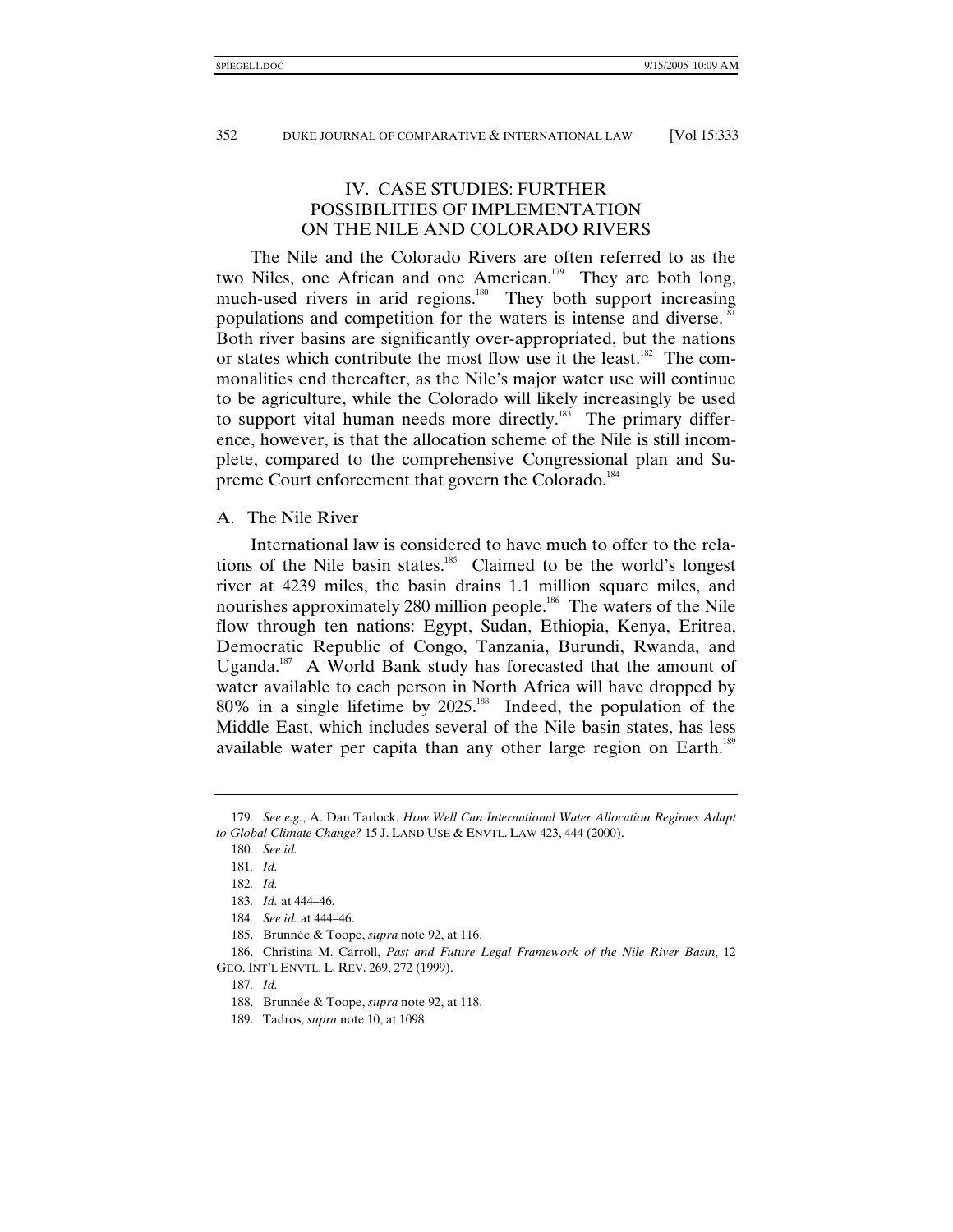Ethiopia provides  $85\%$  of the flow of water,<sup>190</sup> while Egypt and the Sudan account for over 90% of water use.<sup>191</sup> Over 80% of Nile waters are used for agricultural production.<sup>192</sup>

The flow of the Nile has diminished significantly over the past century.<sup>193</sup> As the White Nile flows north through the extensive wetlands of the Sudd Swamps and Machar marshes in the Sudan, about half of its water is lost to evaporation and seepage.<sup>194</sup> The Jonglei Canal project was designed to ameliorate this loss of water (and would possibly also severely disturb the ecosystem of the region), but its construction has been halted indefinitely because of fighting in the area.<sup>195</sup> Large-scale use of fertilizer and high levels of salinity have resulted in poor water quality, particularly in Egypt.<sup>196</sup> The Aswan High Dam was constructed to control and capture flood waters for use in the dry season.<sup>197</sup> However, Lake Nassar, the immense reservoir created behind the dam, permits a high level of water loss through seepage and evaporation (suggested to be about  $12\%$  of flow<sup>198</sup>), thus further increasing salinity of the waters.<sup>199</sup>

Existing treaty agreements governing the Nile are notably insufficient. There are no treaty agreements that apply to all its basin states, or apply to the basin as a whole.<sup>200</sup> Many treaty agreements and resulting claims were formed under British colonial rule, and their validity is uncertain.<sup>201</sup> In addition, even the more recent treaties fail to adequately address the growing pollution problem.<sup>202</sup>

As the Nile scholar Albert H. Garretson stated, "The Nile basin is perhaps the archetype of the usual historical pattern of international river basin development: early and significant development in the delta and lower basin and later – in this instance several thousand years later – development in the upper basin."<sup>203</sup> Motivated in part

- 198*. Id.* at 142.
- 199*. Id.* at 119–120.
- 200. MCCAFFREY, *supra* note 5, at 237.
- 201. Carroll, *supra* note 186, at 281.
- 202. Tadros, *supra* note 10, at 1096.
- 203. Garretson, *as quoted in* MCCAFFREY, *supra* note 5, at 236.

 <sup>190.</sup> Brunnée & Toope, *supra* note 92, at 117.

 <sup>191.</sup> Tarlock, *supra* note 179, at 444.

 <sup>192.</sup> Brunnée & Toope, *supra* note 92, at 120.

 <sup>193.</sup> Brunnée & Toope, *supra* note 50, at 117.

 <sup>194.</sup> MCCAFFREY, *supra* note 5, 234–35.

<sup>195</sup>*. Id.*

 <sup>196.</sup> Brunnée & Toope, *supra* note 92, at 119.

<sup>197</sup>*. See id.* at 117–18.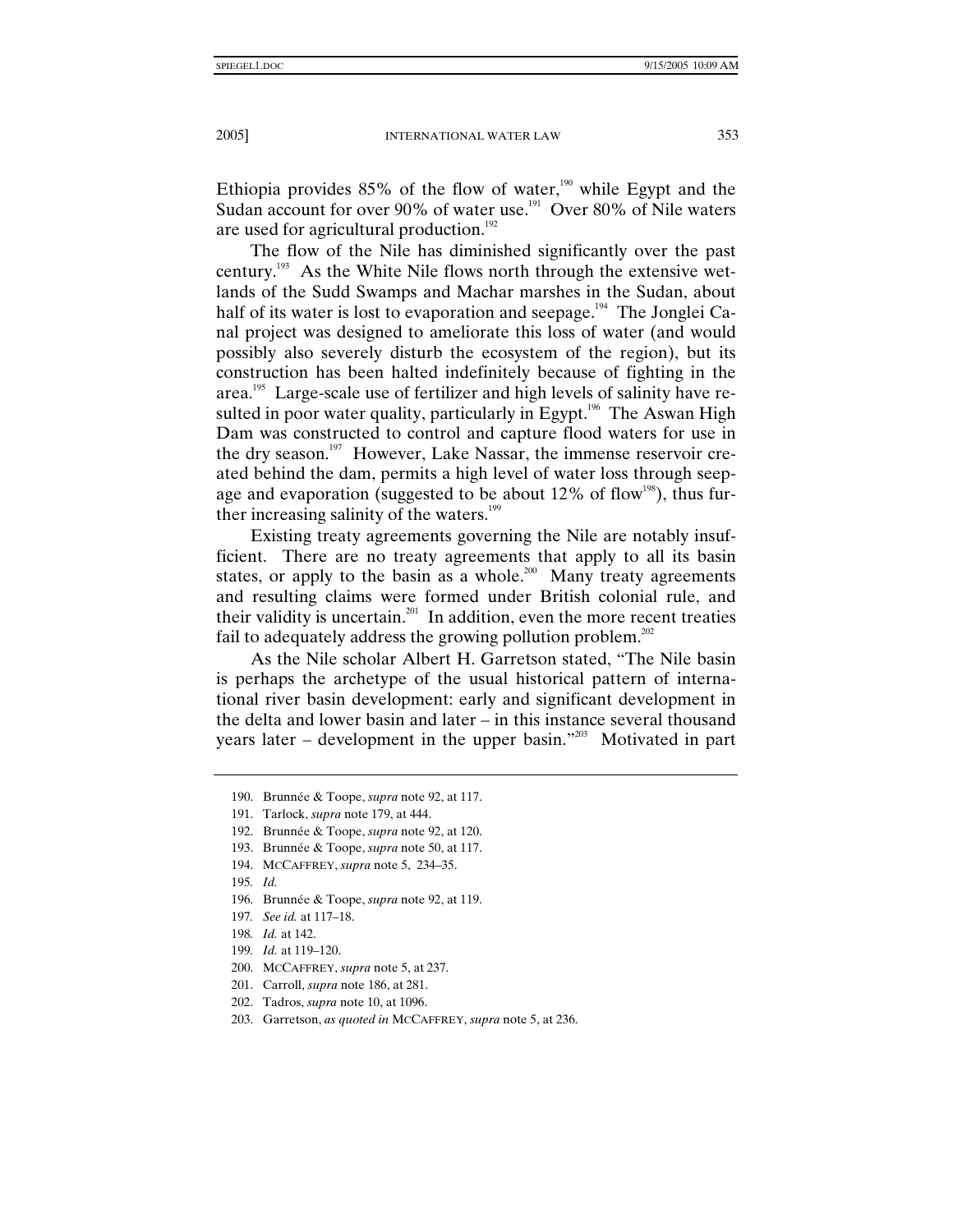because of a cotton scheme in Sudan, an agreement between Egypt and the UK/Sudan on the use of the Nile waters was formulated in 1929.<sup>204</sup> The report of the 1925 Nile Commission, on which much of the agreement is based, stated that, "consideration of [water] levels could not be carried to the point of precluding development in the Sudan, but only to the point of setting a limit to the extent and rate of this development."205 However, the British assured Egypt its dominant share of the waters, and 48,000 million cubic meters was allocated to that country while 4,000 was designated for Sudan, for a ratio of  $12:1.^{206}$  Other colonial agreements, including that of the Owens Fall Dam in Uganda, also made clear that their priority was to protect barely impeded flow into Egypt.<sup>207</sup> Disputes over water rights were minimized or eliminated because of overall British control of the region. $208$ 

After Sudan's independence in 1956, the country repudiated the treaty and demanded an increased share of the Nile waters.<sup>209</sup> At the same time, Egypt desired to build the Aswan High Dam, whose reservoir would extend into Sudanese territory.<sup>210</sup> This resulted in the negotiation of the 1959 Agreement between the United Arab Republic and the Republic of Sudan for the Full Utilization of the Nile Waters, which altered the ratio from 12:1 to 3:1 and fully allocated the Nile flow between the two states.<sup>211</sup> The agreement also established the Permanent Joint Technical Committee, thus institutionalizing cooperation. $^{212}$ 

The significant under-inclusion of the eight other Nile riparian states began to cause problems as they also gained independence from the UK. Ethiopia has never recognized the validity of the 1959 agreement, $^{213}$  while Egypt has continued to assert the no harm doctrine and its historical claim to the Nile.<sup>214</sup> For many decades, regional statesman, particularly Egyptians and Ethiopians, warned of the

 <sup>204.</sup> MCCAFFREY, *supra* note 5, at 237.

 <sup>205.</sup> Report of the Nile Commission, para. 37, *quoted in* MCCAFFREY, *supra* note 5, 238.

 <sup>206.</sup> MCCAFFREY, *supra* note 5, at 239 (citing 1929 Agreement).

 <sup>207.</sup> Brunnée & Toope, *supra* note 92, at 123.

<sup>208</sup>*. See id.*

 <sup>209.</sup> MCCAFFREY, *supra* note 5, at 241.

<sup>210</sup>*. Id*. at 242.

<sup>211</sup>*. Id.* at 242–43.

<sup>212</sup>*. Id.* at 243.

 <sup>213.</sup> Brunnée & Toope, *supra* note 92, at 127.

 <sup>214.</sup> Tadros, *supra* note 10, at 1097.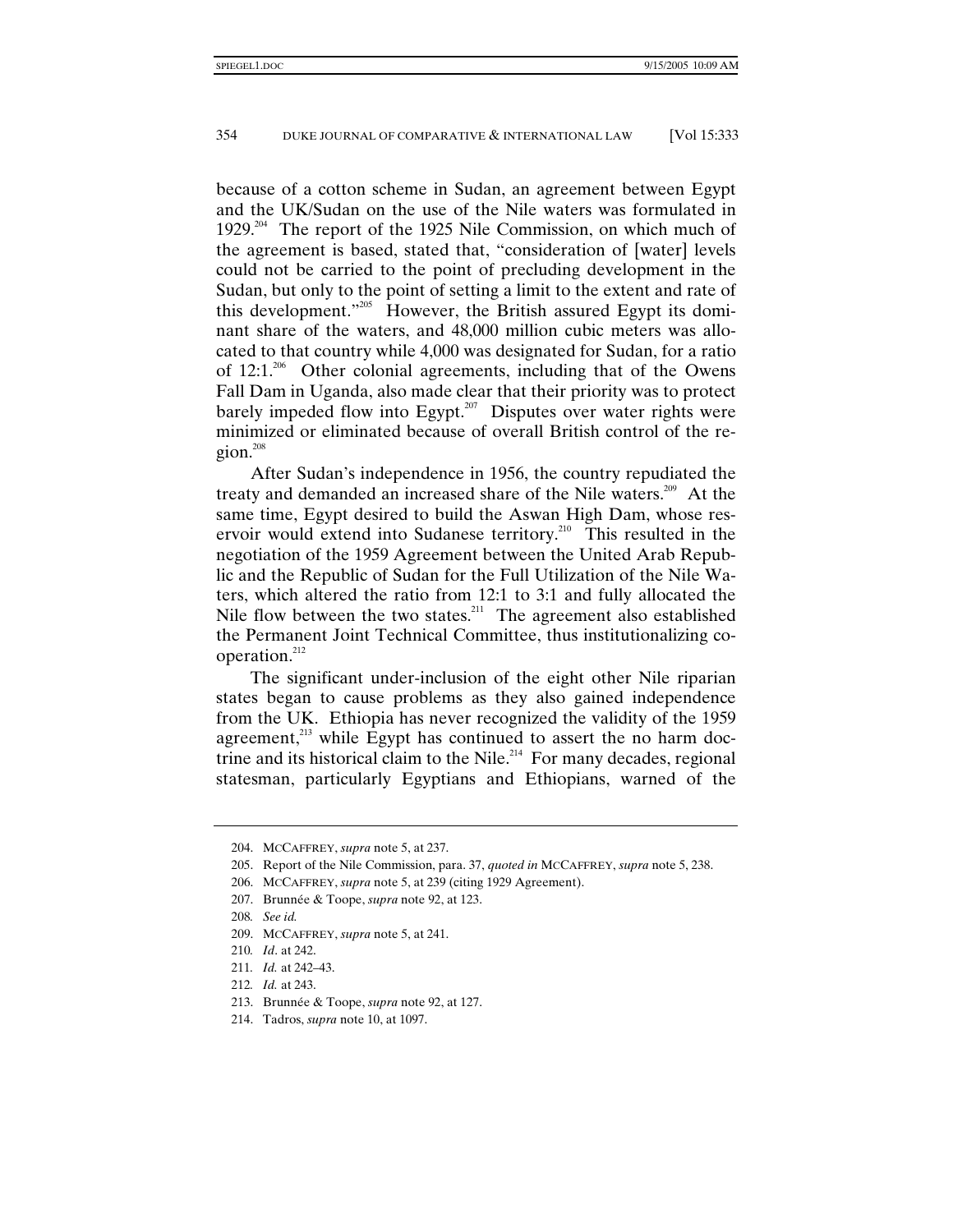threat of war over Nile waters.<sup>215</sup> Added to this was a range of broader political disputes, both inter and intrastate, that touched on Nile issues and complicated the situation.<sup>216</sup> Egypt now has plans for the Salaam Canal and New Valley Projects, both of which will require substantial water draws from the Nile, in a quest to create "facts on the ground" to reinforce its historic and reliance claims on the river's flow.<sup>217</sup> Ethiopia has schemes for hydroelectric and mini-dam projects.<sup>218</sup> The Nile flow cannot meet the demands of both Ethiopia and Egypt, let alone satisfy the desires of all other Nile riparians.<sup>219</sup>

However, there have been important steps towards teamwork on management of the Nile Basin that indicate an emerging spirit of cooperation. In 1992, an intergovernmental Technical Cooperation Committee for the Promotion of Development and Environmental Protection on the Nile (TECCONILE) was formed by the water affairs ministers of Egypt, Sudan, Congo, Rwanda, Tanzania, and Uganda.<sup>220</sup> This was superceded by the Nile Basin Initiative (NBI) in 1999 to serve until a permanent legal framework is in place, with a secretariat located in Uganda.<sup>221</sup> The key to success of the NBI is active participation by all riparians, particularly Ethiopia.<sup>222</sup> Strengthened by substantial funding, particularly by the World Bank,<sup>223</sup> the NBI has developed a series of Strategic Action Programs aimed at achieving basin-wide cooperation by focusing on decision making on the lowest appropriate levels.<sup>224</sup> In 1993, Ethiopia and Egypt declared the Nile to be a "center of mutual interest" after agreeing to cooperate on Nile issues, and a series of meetings was held between governmental leaders on the subject.<sup>225</sup> The theme of the Nile 2002 Conferences, held annually beginning in 1993, was comprehensive cooperation, with emphasis on relative separation from political influences.<sup>226</sup>

A number of factors work for and against successful cooperation in the Nile Basin. On the negative side, the interest in the Nile at the

 <sup>215.</sup> Brunnée & Toope, *supra* note 92, at 105–06.

<sup>216</sup>*. See id.* at 129.

<sup>217</sup>*. Id.* at 128, 147.

<sup>218</sup>*. Id.* at 128.

<sup>219</sup>*. Id.* at 128.

 <sup>220.</sup> MCCAFFREY, *supra* note 5, at 247 & n.102.

 <sup>221.</sup> Brunnée & Toope, *supra* note 92, at 108, 135, 138.

<sup>222</sup>*. Id.* at 137.

<sup>223</sup>*. Id.* at 138, 140.

<sup>224</sup>*. Id.* at 138.

<sup>225</sup>*. Id.* at 106–7.

<sup>226</sup>*. Id.* at 135.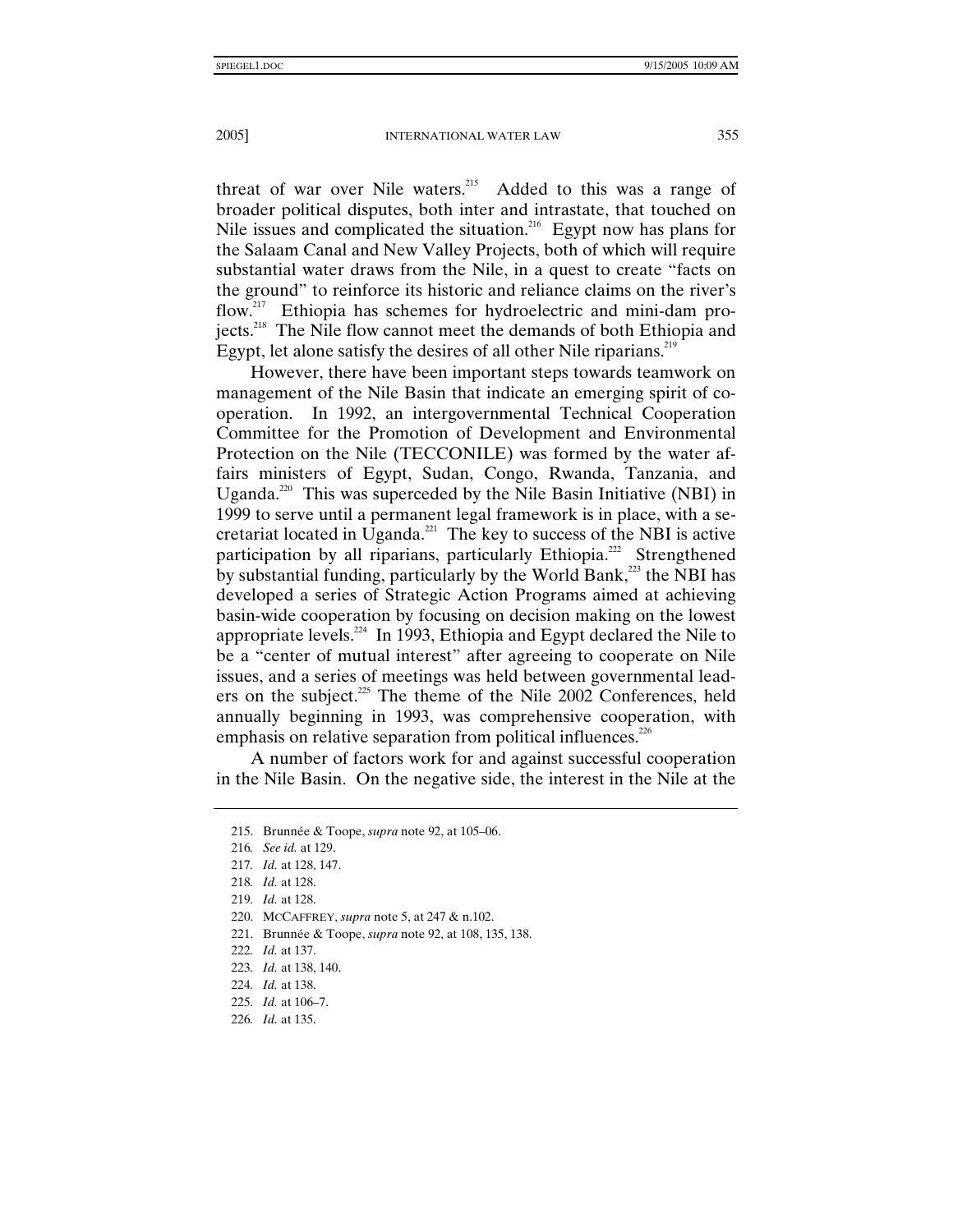political level differs greatly among the countries, as national water plans tend to be designed in isolation, and there is significant political distrust and a lack of information.<sup>227</sup> On the positive side, there is a widespread recognition of the unsustainability of the region, particularly as governments stabilize and population grows substantially.<sup>228</sup> If planned and executed in cooperation, a basin-wide scheme involving production of hydroelectric power and upstream water storage could mean considerable gain for all, including the savings of much water now lost to evaporation.<sup>229</sup> Additionally, donors have thus far approved of the cooperation initiative and provided ample funding with few strings attached.<sup>230</sup>

However, the reaction of the Nile riparians to the Convention  $-a$ framework that supports many of the goals of the region – has been mixed. Sudan and Kenya voted for the Convention; Egypt, Ethiopia, Rwanda, and Tanzania abstained; Burundi voted against; and Uganda and Zaire were absent.<sup>231</sup> Ethiopia protested that giving priority to the no harm doctrine would override the right to equitable and reasonable utilization.<sup>232</sup> On the opposing side, Egypt continued to claim that the no harm rule was the foundation of international watercourse law and that it should not be given the same weight as equitable utilization.<sup>233</sup> It has been suggested that the Convention's success at balancing the interests of upper and lower Nile riparians was in fact the reason for its lack of success on the ballot.<sup>234</sup> Indeed, it was surprising that Egypt abstained from the vote, considering the view that the Convention was biased towards lower developed riparians.<sup>235</sup> However, after the vote, Egypt's delegate, Lamia Mekhemar, saluted the adoption of the Convention and articulated, a "hope that the adoption of the new convention will promote better cooperation."<sup>236</sup> It is important to note that none of the Nile riparians have since ratified or

<sup>227</sup>*. Id.* at 130.

<sup>228</sup>*. Id.* at 140.

<sup>229</sup>*. Id.* at 141–42.

<sup>230</sup>*. Id.* at 142–43.

 <sup>231.</sup> Press Release, United Nations, General Assembly Adopts Convention on Law of Non-Navigational Uses of International Watercourses, GA/9248, May 21, 1997, *available at*  http://www.un.org/News/Press/docs/1997/19970521.ga9248.html (last visited March 1, 2005).

 <sup>232.</sup> Brunnée & Toope, *supra* note 92, at 150.

<sup>233</sup>*. Id.*

<sup>234</sup>*. Id.* at 151–2.

 <sup>235.</sup> Schwabach, *supra* note 7, at 263.

<sup>236</sup>*. Id.* at 263–64.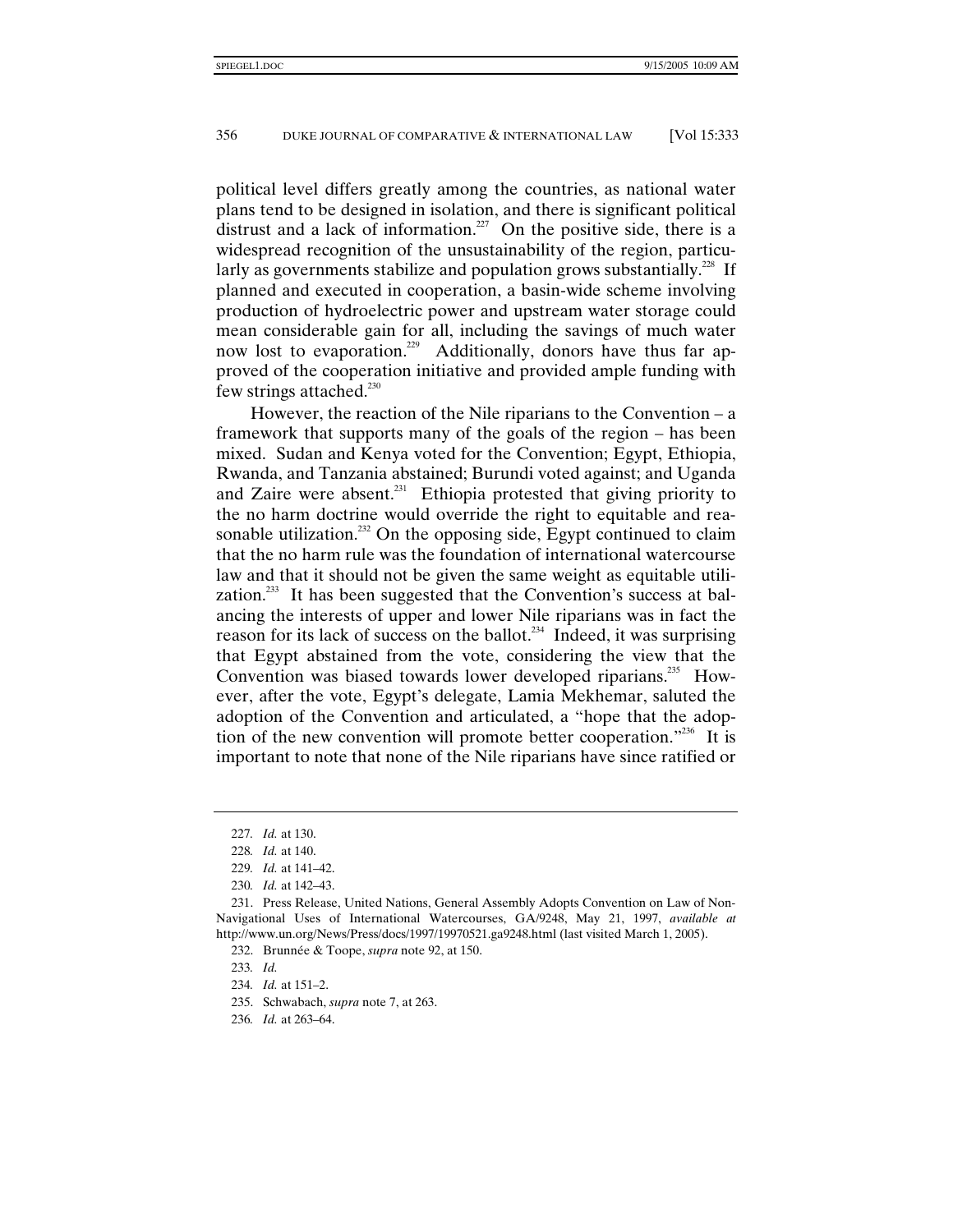signed the Convention, $237$  perhaps challenging its probable status as customary international law in the region.

Though the Convention has been criticized by some as unsuitable for the Nile region because its guidelines are too vague, $^{238}$  it is an excellent starting point and offers much value as a framework. Foremost is the emphasis on cooperation largely devoid of political influence. The Nile basin suffers from a large disparity of political and economic power in its members. By creating a "community of interest" situational ideal, the Convention focuses on the Nile River itself and its outreach into its communities rather than on the diverse, individual, political players who divide its waters. In this setting, Justice Holmes' words in *New Jersey v. New York* are realized: "A river is more than an amenity, it is a treasure. It offers a necessity of life that must be rationed among those who have power over it."<sup>239</sup>

As suggested above, the doctrine of equitable utilization and its incorporation of the doctrine of no harm is fair, and hence bound to initially please none of the parties concerned, but negotiation has a strong possibility of mitigating fears enough to support the principle. Indeed, the laudable NBI seems to follow the Convention to a great extent in incorporating the equitable utilization and no harm doctrines.<sup>240</sup> The Convention's chapter on environmental protection management, Part IV, is very useful and sets out a strong plan for cooperative ecosystem preservation, as is sorely needed in the Nile Basin. Furthermore, it should be remembered that the Convention acts as a flexible framework; it should not be expected to provide concrete solutions, but simply to describe mechanisms that will help to achieve them. With the ideas of the Convention in hand, amelioration of the Nile situation is certainly possible through joint riparian planning, as much water can be saved from evaporation and much better use can be made of that that exists.

B. The Colorado River

The Colorado River has been called the "most legislated, most debated, and most litigated river in the world."<sup>241</sup> Indeed, its  $1,450$ mile flow is completely allocated among seven basin states and Mex-

 <sup>237.</sup> Carroll, *supra* note 186, at 287.

 <sup>238.</sup> Brunnée & Toope, *supra* note 92, at 144; Carroll, *supra* note 186, at 288–90.

 <sup>239. 283</sup> U.S. 336, 342 (1931).

 <sup>240.</sup> Brunnée & Toope, *supra* note 92, at 152.

 <sup>241.</sup> MCCAFFREY, *supra* note 5 at 286.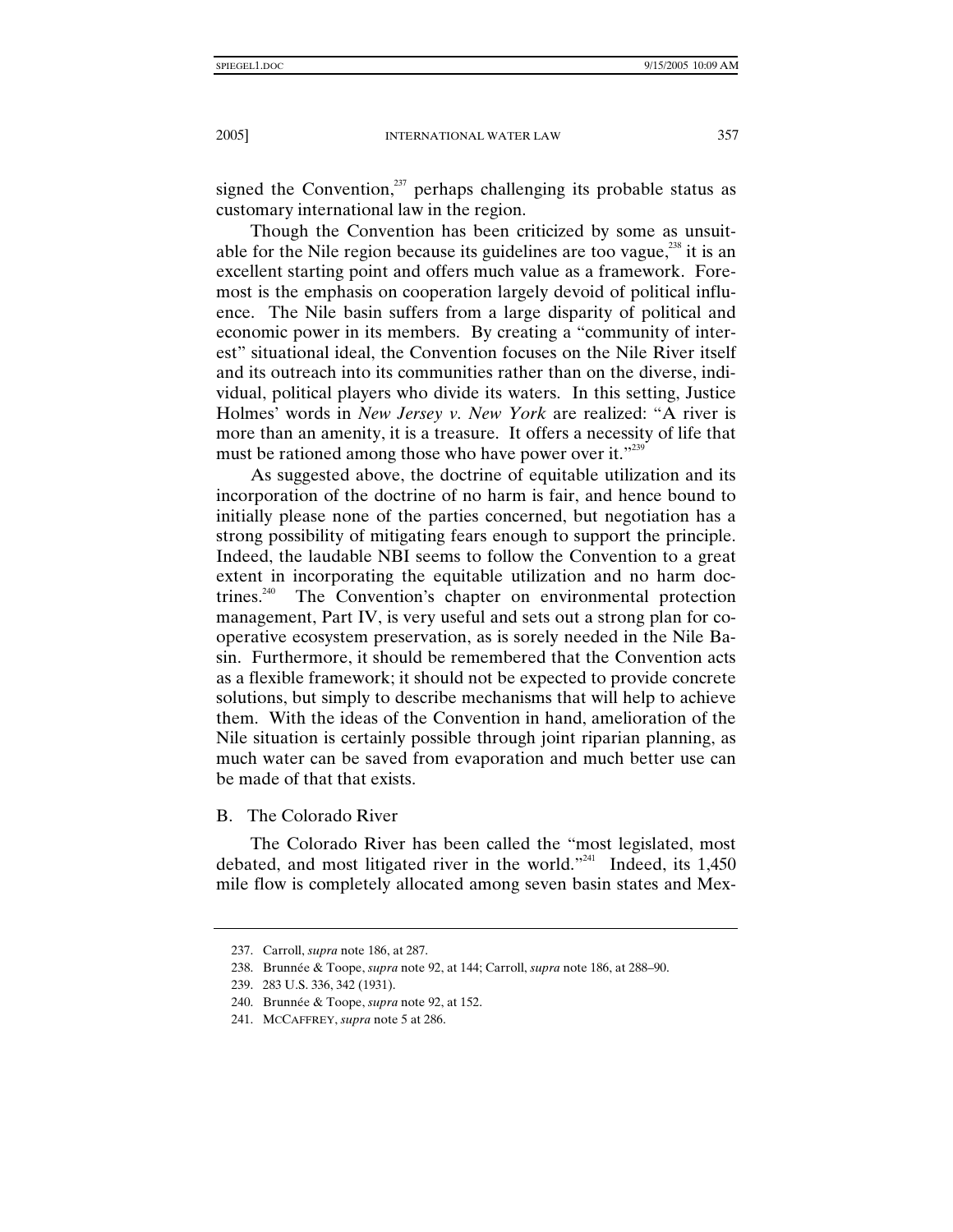ico by treaty, interstate compact, congressional statute, and US Supreme Court decision.<sup>242</sup> It drains  $244,000$  sq. miles in the US and Mexico, and is the only major source of surface water between the Sierra and the Rocky Mountains.<sup>243</sup> The upper basin states of Colorado, New Mexico, Utah, and Wyoming are less populated but contribute most of the water, while the lower basin states of Arizona, California, and Nevada contain a much larger population and great expanses of rich agricultural land that depend completely upon irrigation.<sup>244</sup> After its journey through the states, the river then forms the international boundary between the US and Mexico for 20 miles before passing completely into Mexican territory and later emptying into the Gulf of California.<sup>245</sup> Multiple large dams on both sides of the border shunt off almost all of the flow, and little is left to reach the delta, which has suffered severe ecological loss from the depletion.<sup>246</sup>

One of these dams, the Imperial, located in Arizona, diverts over 20% of the Colorado's flow into the 80 mile long All American Canal for use in irrigating California's fertile Imperial Valley, a journey that loses 70,000-90,000 acre-feet each year to seepage into an aquifer along the US-Mexico border.<sup>247</sup> The Colorado also provides more than half the water used by the growing cities of Los Angeles, San Diego, and Phoenix.<sup>248</sup> Before the Colorado's development by the US, its flow was used for irrigation in the Mexicali Valley (the southern extension of the Imperial Valley) but this irrigation is now quite limited as the flow is so depleted.<sup>249</sup> The burgeoning population in Baja California, predicted to be almost 3 million by 2010, will strain the waters even further. $250$ 

When the Colorado was first apportioned in the Colorado River Compact of 1922, a mass allocation scheme by Congress, its flow was

 <sup>242.</sup> Tarlock, *supra* note 179, at 445; MCCAFFREY, *supra* note 5, at 286.

 <sup>243.</sup> MCCAFFREY, *supra* note 5, at 286.

<sup>244</sup>*. Id*.

<sup>245</sup>*. Id.*

<sup>246</sup>*. See* Center for Biological Diversity, *Colorado River Campaign*, *at* http://www.swcenter.org/swcbd/Programs/watersheds/lcr/ (last visited Apr. 21, 2005); Environmental Defense, *The Colorado River Delta*, http://www.environmentaldefense.org/article.cfm?ContentID=2641 (last visited Apr. 21, 2005) (stating that due to water extraction upstream, the delta receives less than 0.1 percent of the river's flow, resulting in decreased habitat area and considerably reduced plant and animal life).

 <sup>247.</sup> MCCAFFREY, *supra* note 5, at 287.

<sup>248</sup>*. Id*.

<sup>249</sup>*. Id*.

<sup>250</sup>*. Id*.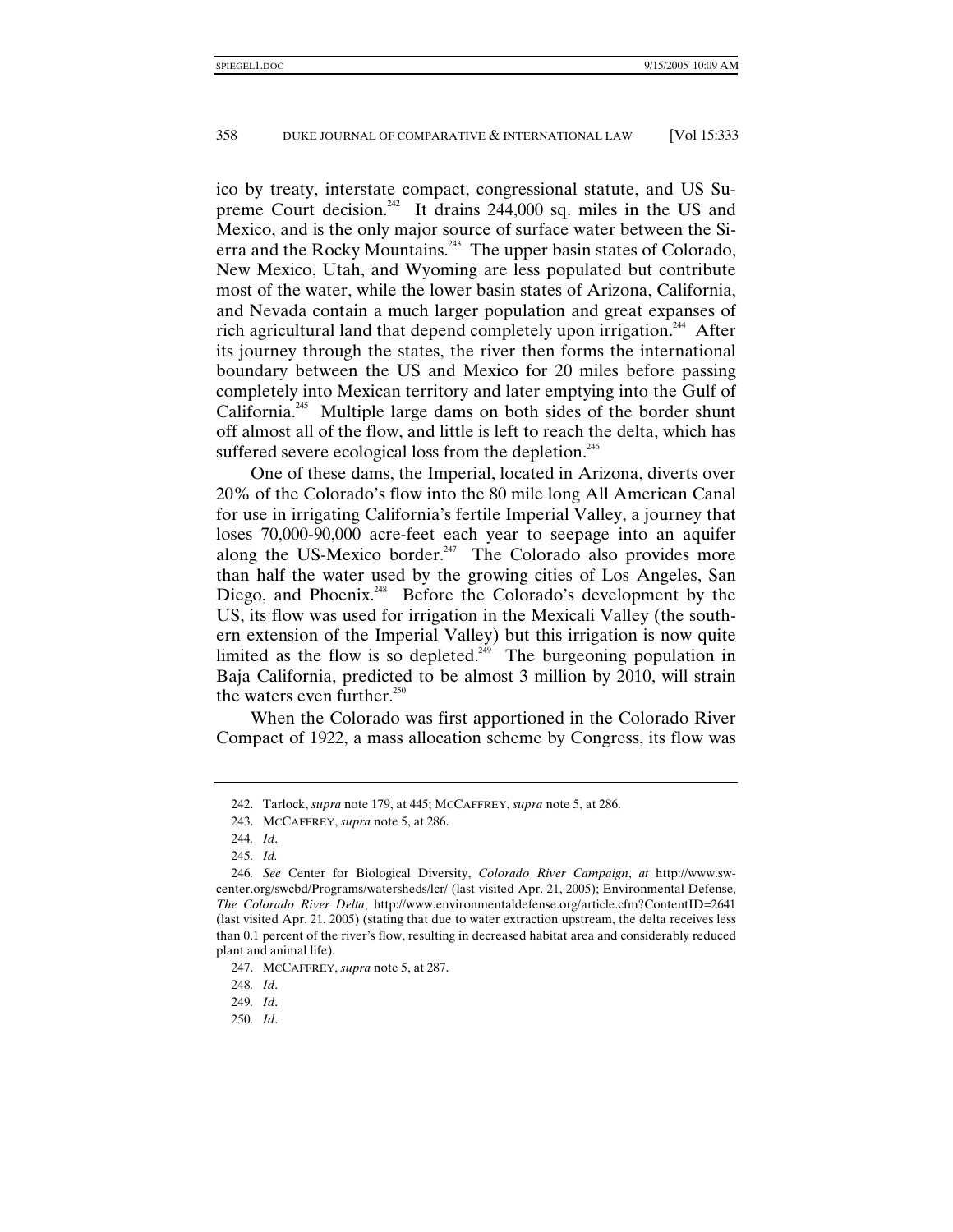considerably overestimated at 21 million acre feet.<sup>251</sup> Indeed, the average of the river's highly erratic flow is actually around 13.5 million acre feet.<sup>252</sup> Since each of the two basins was allocated 7.5 million acre feet per year, Mexico's "reserved" flow to 1.5 million acre feet was often difficult to fulfill.<sup>253</sup> In response to the issue, a commission formed by the Mexican government advised implementing an interdependent governmental infrastructure to evaluate the area as a single region and guarantee development through equitable and reasonable utilization.<sup>254</sup>

This issue was addressed in the 1944 Treaty between the US and Mexico relating to the waters of the Colorado and Tijuana Rivers, and of the Rio Grande,<sup>255</sup> which created an expanded International Boundary and Water Commission that continues to function effectively.256 The treaty guaranteed 1.5 million acre-feet to Mexico, to be optionally increased to 1.7 million acre-feet in years of surplus.<sup>257</sup> In cases of extraordinary drought, however, Mexico's share may be reduced "in the same proportion as consumptive uses in the US are reduced."<sup>258</sup> It should be noted that the Harmon doctrine was once again introduced and refuted during the Congressional hearings on confirmation of the treaty.<sup>259</sup>

The Colorado River's water quality is also a major problem. The Colorado is naturally salty, a problem exacerbated by human contributions, and the water's salinity increasingly exceeds US potability standards as it travels down its course.<sup>260</sup> The 1944 treaty does not explicitly consider this issue, discussing flow from "any and all sources" "whatever their origin," though it is clear that the need is agricultural.<sup>261</sup> As a result, Mexico's agricultural lands have been negatively impacted by the delivery of heavily saline water, even necessitating some removal of land from cultivation.<sup>262</sup> In response, Mexican farm-

<sup>251</sup>*. Id.*

<sup>252</sup>*. Id*. at 288.

<sup>253</sup>*. Id.*; Arizona v. California, 373 U.S. 546, 557–58 (1962).

 <sup>254.</sup> MCCAFFREY, *supra* note 5, at 289.

 <sup>255.</sup> Treaty Respecting Utilization of Waters of the Colorado and Tijuana Rivers and the Rio Grande, Feb. 3, 1944, U.S. – Mex, 59 Stat. 1219 [hereinafter US/Mexico Treaty].

 <sup>256.</sup> MCCAFFREY, *supra* note 5, at 289–90.

 <sup>257.</sup> US/Mexico Treaty, *supra* note 255, at art. 10.

<sup>258</sup>*. Id*.

 <sup>259.</sup> MCCAFFREY, *supra* note 5, at 290.

<sup>260</sup>*. Id*.

 <sup>261.</sup> US/Mexico Treaty, *supra* note 255, at art. 10, 11.

 <sup>262.</sup> MCCAFFREY, *supra* note 5, at 291.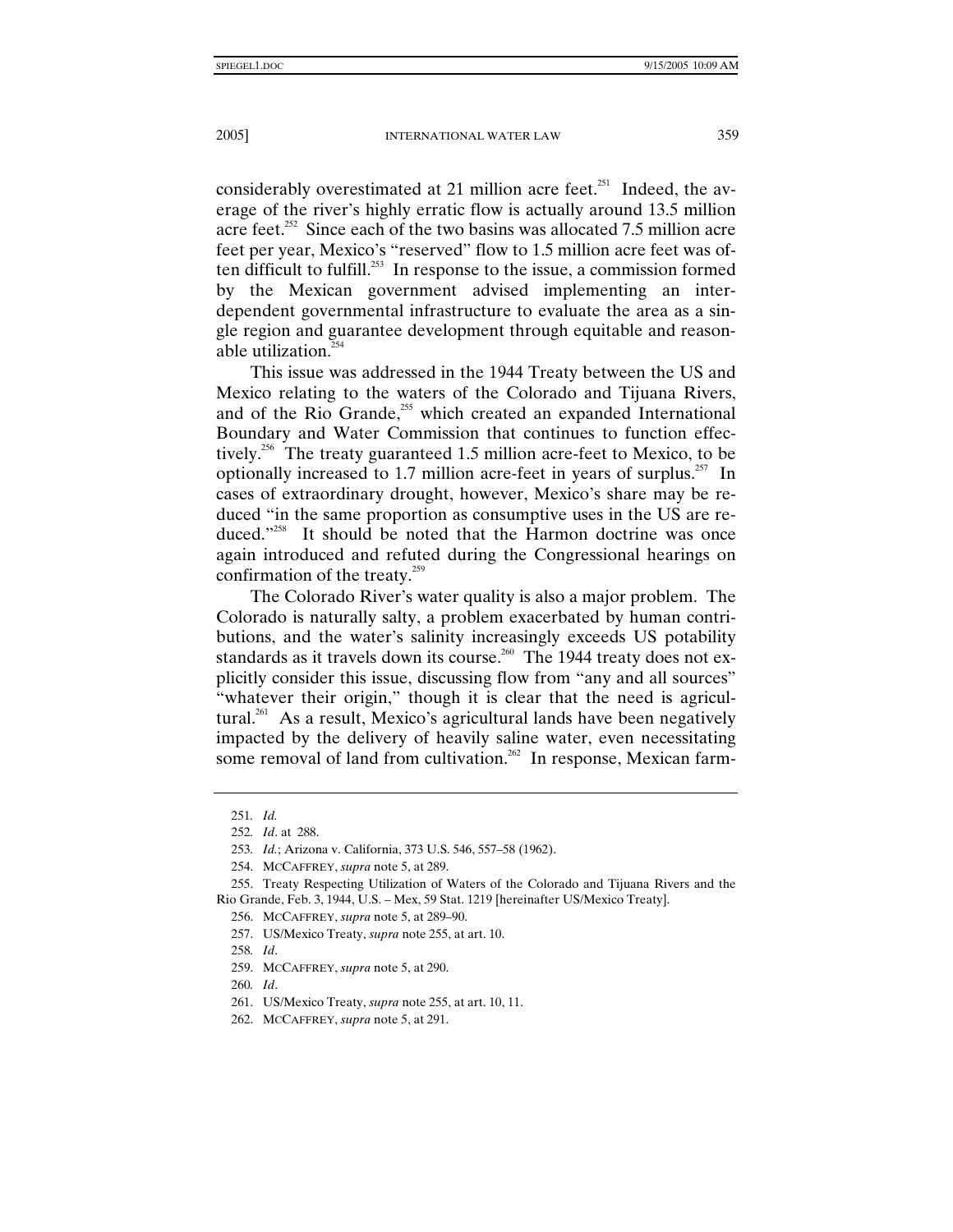ers have pumped more groundwater from the border aquifer, thereby enraging Arizona farmers. $^{263}$ 

Minute 242, a 1973 addendum to the 1944 treaty, attempts to provide some solution to the water quality problem by limiting the average salinity level of water delivered to Mexico.<sup>264</sup> However, as an average annual level, water of considerably higher level salinity may be delivered during the dry months, offset by low salinity water during the wet season.<sup>265</sup> Salinity thus remains a problem, even with US construction of a desalination plant in Arizona. The agreement also limits groundwater withdrawal along the boundary aquifer and mandates joint consultation before undertaking new development.<sup>266</sup>

Though many of the elements discussed in the Convention are already present in the Colorado River situation, the Convention would be unlikely to have much impact as it could with regard to the Nile River. The time has passed for Convention's usefulness to the Colorado River. There is already a high degree of joint cooperation, information sharing, and non-politicized interaction between the United States and Mexico in regards to the Colorado River. The doctrines of equitable utilization and no harm are well-established and are derived in large part from the region. Scientific knowledge and innovation pertaining to water use originating in this region are respected and among the best in the world. Environmental pressures are intense from non-governmental organizations on both sides of the border. However, there is an enormous historical legislative and judicial presence in the interactions of the seven states, combined with a layer of international negotiation between the US and Mexico. A more equitable utilization schema is highly improbable, as it would require undoing a century of Congressional Acts, US Supreme Court decisions, and international treaties. In any case, the overarching problem will remain – there is simply not enough water for a growing population coupled with corresponding irrigation needs, regardless of conservation efforts. If the All American Canal is sealed (to prevent seepage) to satisfy increasing demand in California, for example, the

<sup>263</sup>*. Id*.

 <sup>264.</sup> Agreement Aprroving Minute 242 of the International Boundary and Water Commission Setting Forth a Permanent and Definitive Solution to the Interniatonal Problem of the Salinity of the Colorado River, 20 Aug. 1973, 12 I.L.M. 1105 (1973), *available at* http://www.ibwc.state.gov/Files/Minutes/Min242.pdf.

<sup>265</sup>*. See id*. at para. 1.

<sup>266</sup>*. Id*. at para. 5, 6.